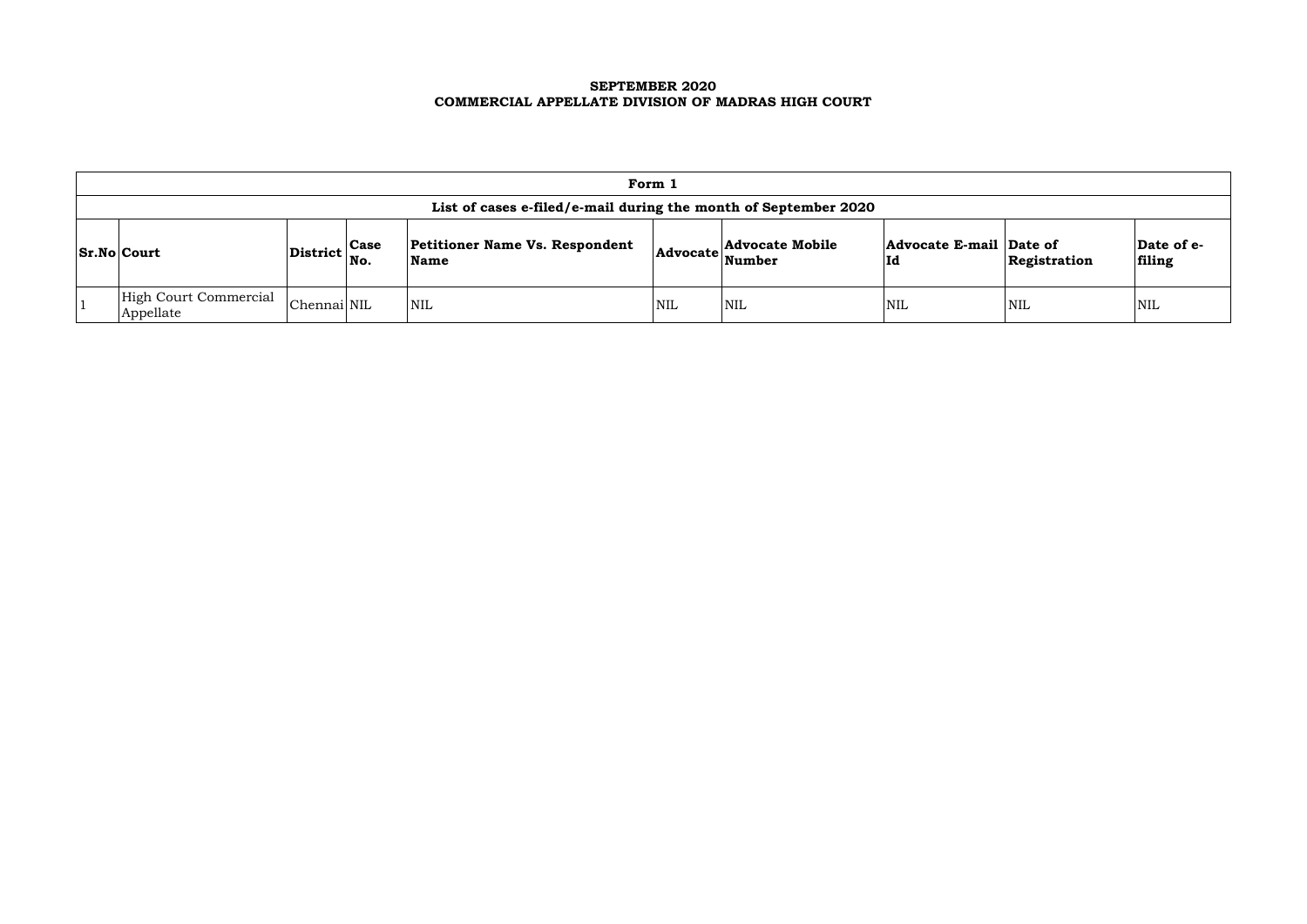|                    |                                                                                            |             |                   | Form 2                                     |            |                      |            |  |  |  |  |  |
|--------------------|--------------------------------------------------------------------------------------------|-------------|-------------------|--------------------------------------------|------------|----------------------|------------|--|--|--|--|--|
|                    | List of cases in which e-payment of Court fees was made during the month of September 2020 |             |                   |                                            |            |                      |            |  |  |  |  |  |
| <b>Sr.No Court</b> |                                                                                            |             | District Case No. | <b>Petitioner Name Vs. Respondent Name</b> | Advocate   | Date of Registration | Dat        |  |  |  |  |  |
|                    | High Court Commercial<br>Appellate                                                         | Chennai NIL |                   | <b>NIL</b>                                 | <b>NIL</b> | <b>NIL</b>           | <b>NIL</b> |  |  |  |  |  |

# **Date of e-payment of Court Fees**

<u> 1980 - Johann Barnett, fransk politiker (</u>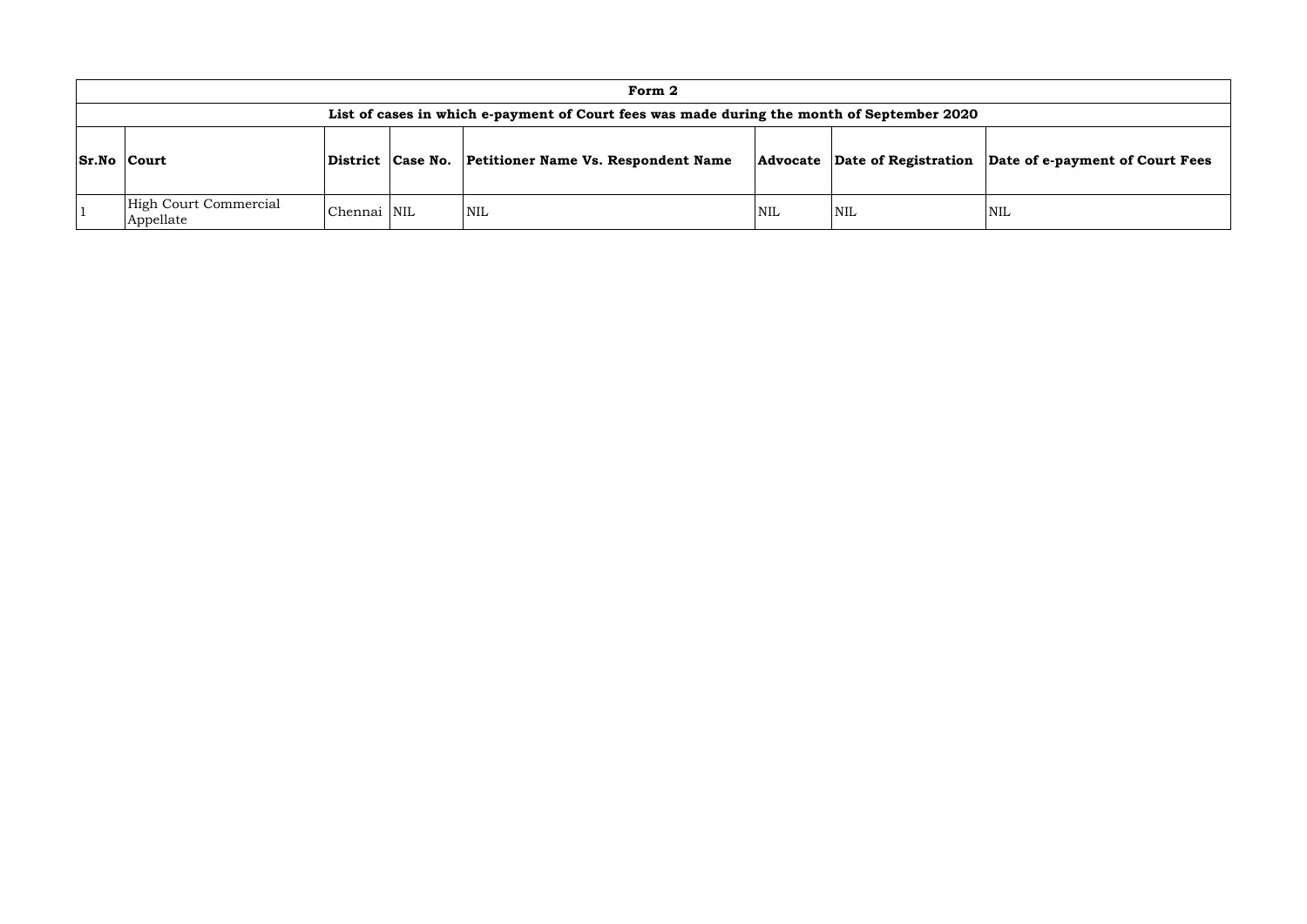|                    |                                                                                                         |             |  | Form 3                                                |            |                                       |     |  |  |  |  |  |
|--------------------|---------------------------------------------------------------------------------------------------------|-------------|--|-------------------------------------------------------|------------|---------------------------------------|-----|--|--|--|--|--|
|                    | List of cases in which Electronic Service of Process has taken place during the month of September 2020 |             |  |                                                       |            |                                       |     |  |  |  |  |  |
| <b>Sr.No Court</b> |                                                                                                         |             |  | District Case No. Petitioner Name Vs. Respondent Name |            | Advocate Date of Registration Date of |     |  |  |  |  |  |
|                    | High Court Commercial<br>Appellate                                                                      | Chennai NIL |  | <b>NIL</b>                                            | <b>NIL</b> | <b>NIL</b>                            | NIL |  |  |  |  |  |

### **Combinding Contains Conservice of Process**

the control of the control of the control of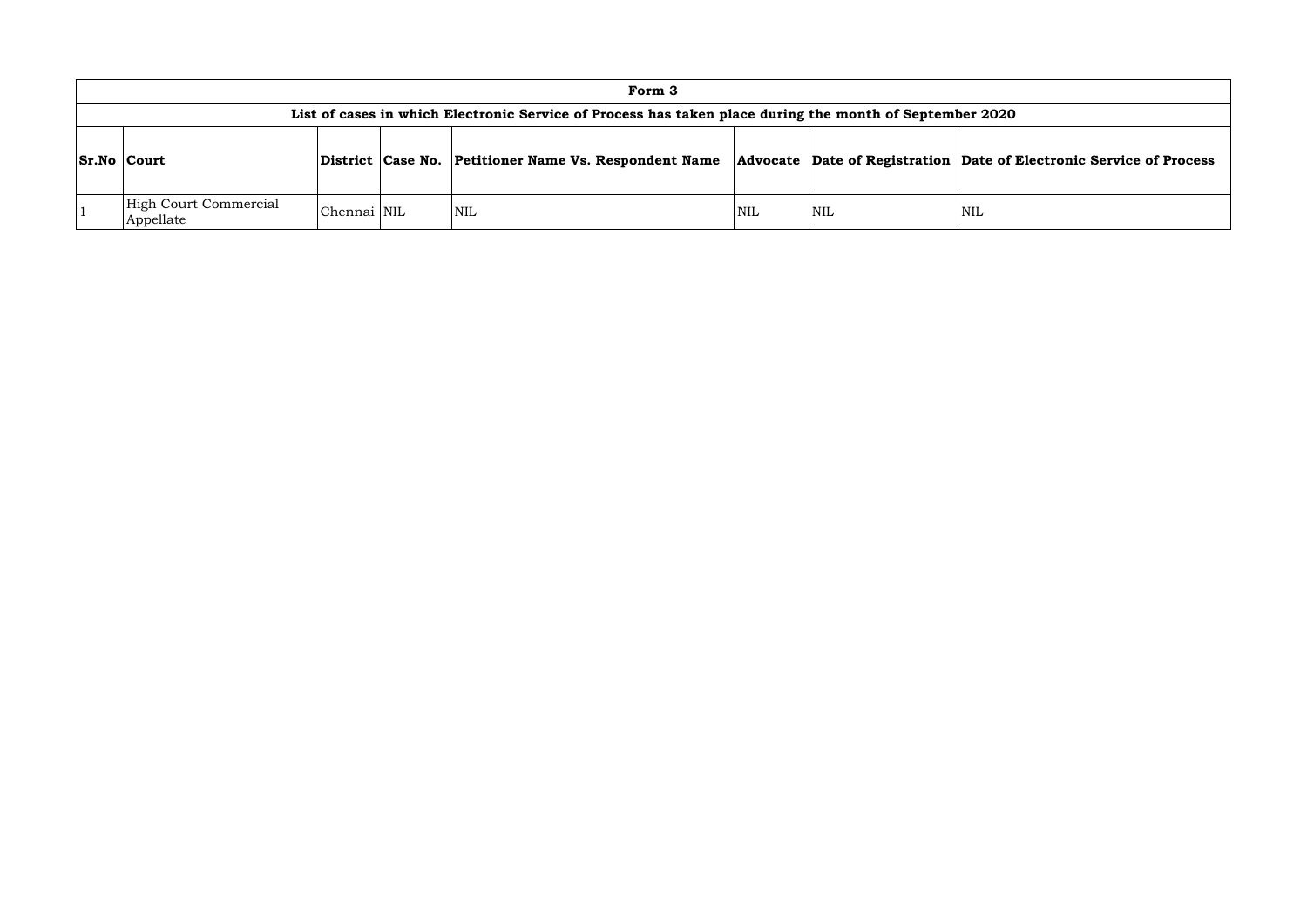## **Count (No. of cases randomly allocated)**

|              |                                                                                  |                 |                   | Form 4     |                  |                              |  |  |  |  |  |  |
|--------------|----------------------------------------------------------------------------------|-----------------|-------------------|------------|------------------|------------------------------|--|--|--|--|--|--|
|              | List of total no. of cases randomly allocated during the month of September 2020 |                 |                   |            |                  |                              |  |  |  |  |  |  |
| <b>Sr.No</b> | Court                                                                            | <b>District</b> | <b>Court Name</b> | Court No.  | <b>Case Type</b> | <b>Case Cou</b><br>allocated |  |  |  |  |  |  |
|              | High Court Commercial Appellate                                                  | Chennai         | <b>NIL</b>        | <b>NIL</b> | <b>NIL</b>       | <b>NIL</b>                   |  |  |  |  |  |  |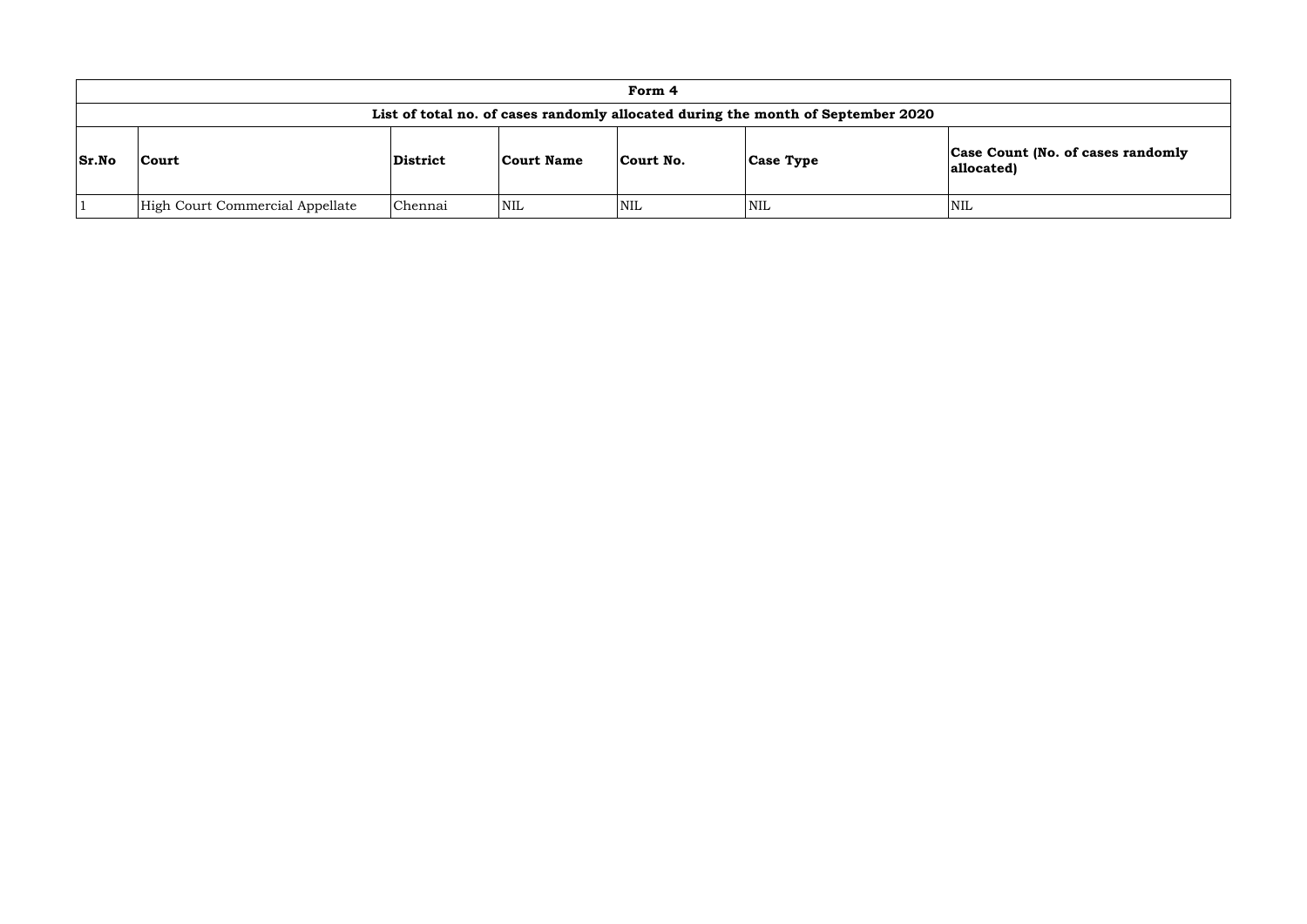|                    |                                                                                            |             |                   | Form 5                                     |            |                                    |            |  |  |  |  |
|--------------------|--------------------------------------------------------------------------------------------|-------------|-------------------|--------------------------------------------|------------|------------------------------------|------------|--|--|--|--|
|                    | List of cases in which Case Management Hearing was held during the month of September 2020 |             |                   |                                            |            |                                    |            |  |  |  |  |
| <b>Sr.No Court</b> |                                                                                            |             | District Case No. | <b>Petitioner Name Vs. Respondent Name</b> |            | Advocate Date of Registration Date |            |  |  |  |  |
|                    | High Court Commercial<br>Appellate                                                         | Chennai NIL |                   | <b>NIL</b>                                 | <b>NIL</b> | <b>NIL</b>                         | <b>NIL</b> |  |  |  |  |

## **Sr.No Court District Case No. Petitioner Name Vs. Respondent Name Advocate Date of Registration Date of Case Management Hearing**

<u> 1980 - Johann Barn, mars ann an t-Amhain Aonaich an t-Aonaich an t-Aonaich ann an t-Aonaich ann an t-Aonaich</u>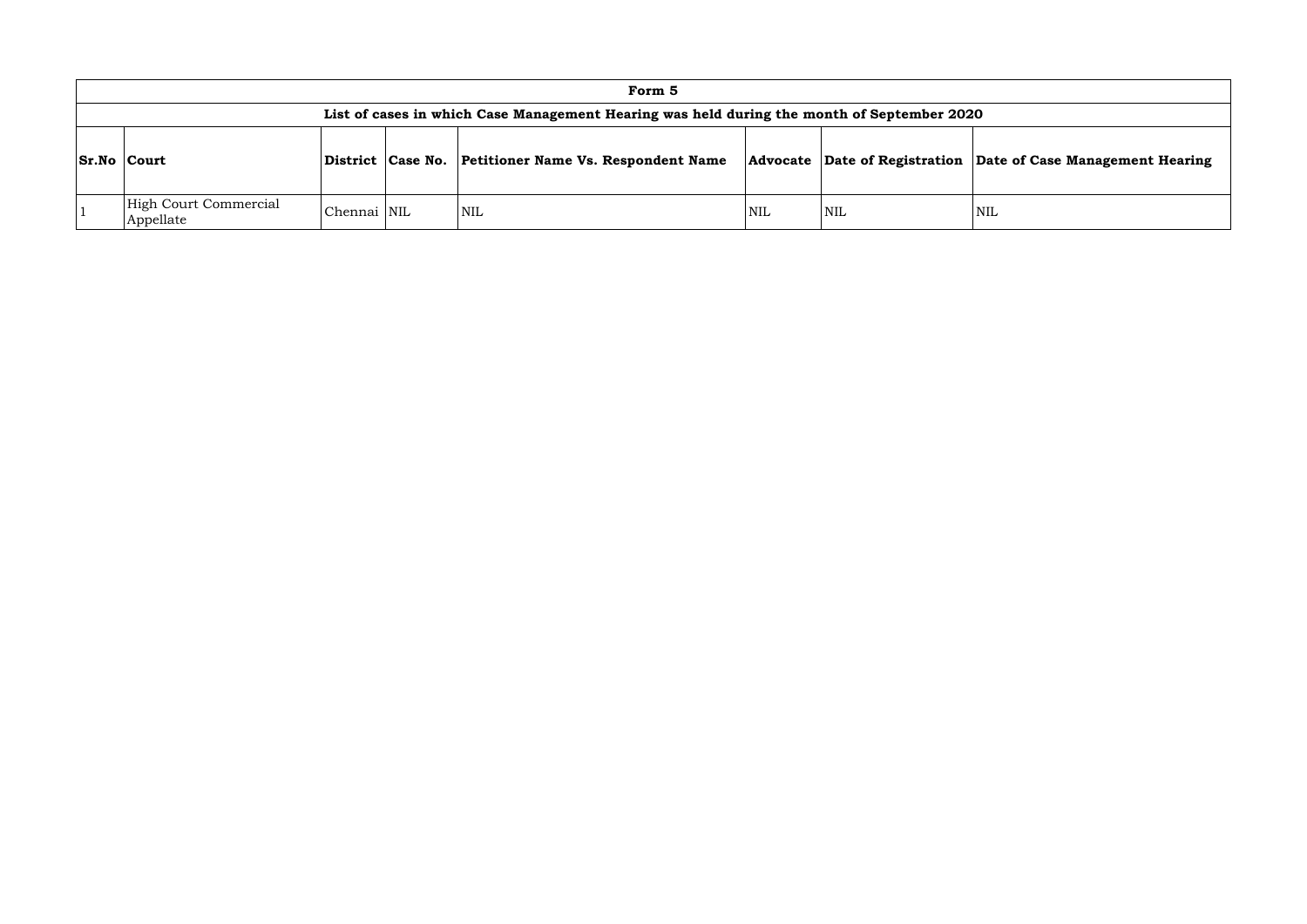|              | Form 6                                                     |                 |             |                                                     |                 |                         |                                                                                                                                    |            |                                               |                                                  |                                   |                                                                             |                       |
|--------------|------------------------------------------------------------|-----------------|-------------|-----------------------------------------------------|-----------------|-------------------------|------------------------------------------------------------------------------------------------------------------------------------|------------|-----------------------------------------------|--------------------------------------------------|-----------------------------------|-----------------------------------------------------------------------------|-----------------------|
|              | Contested commercial cases disposed during September month |                 |             |                                                     |                 |                         |                                                                                                                                    |            |                                               |                                                  |                                   |                                                                             |                       |
| <b>Sr.No</b> | Court                                                      | <b>District</b> | Case<br>No. | Petitioner<br>Name Vs.<br>Respondent<br><b>Name</b> | <b>Advocate</b> | Date of<br>Registration | <b>Whether Urgent</b><br><b>Relief was</b><br>sought and Pre-<br>Institution<br><b>Mediation did</b><br>not take place<br>(Yes/No) |            | Date of $\vert$ Days for<br>Decision disposal | <b>Nature of Disposal</b><br>(Contested/Settled) | Date of<br>execution<br>of decree | Number of<br>days for<br>execution of<br>decree from<br>date of<br>decision | Act<br><b>Section</b> |
|              | <b>High Court</b><br>Commercial<br>Appellate               | Chennai NIL     |             | <b>NIL</b>                                          | <b>NIL</b>      | NIL                     | <b>NIL</b>                                                                                                                         | <b>NIL</b> | <b>NIL</b>                                    | <b>NIL</b>                                       | <b>NIL</b>                        | NIL                                                                         | <b>NIL</b>            |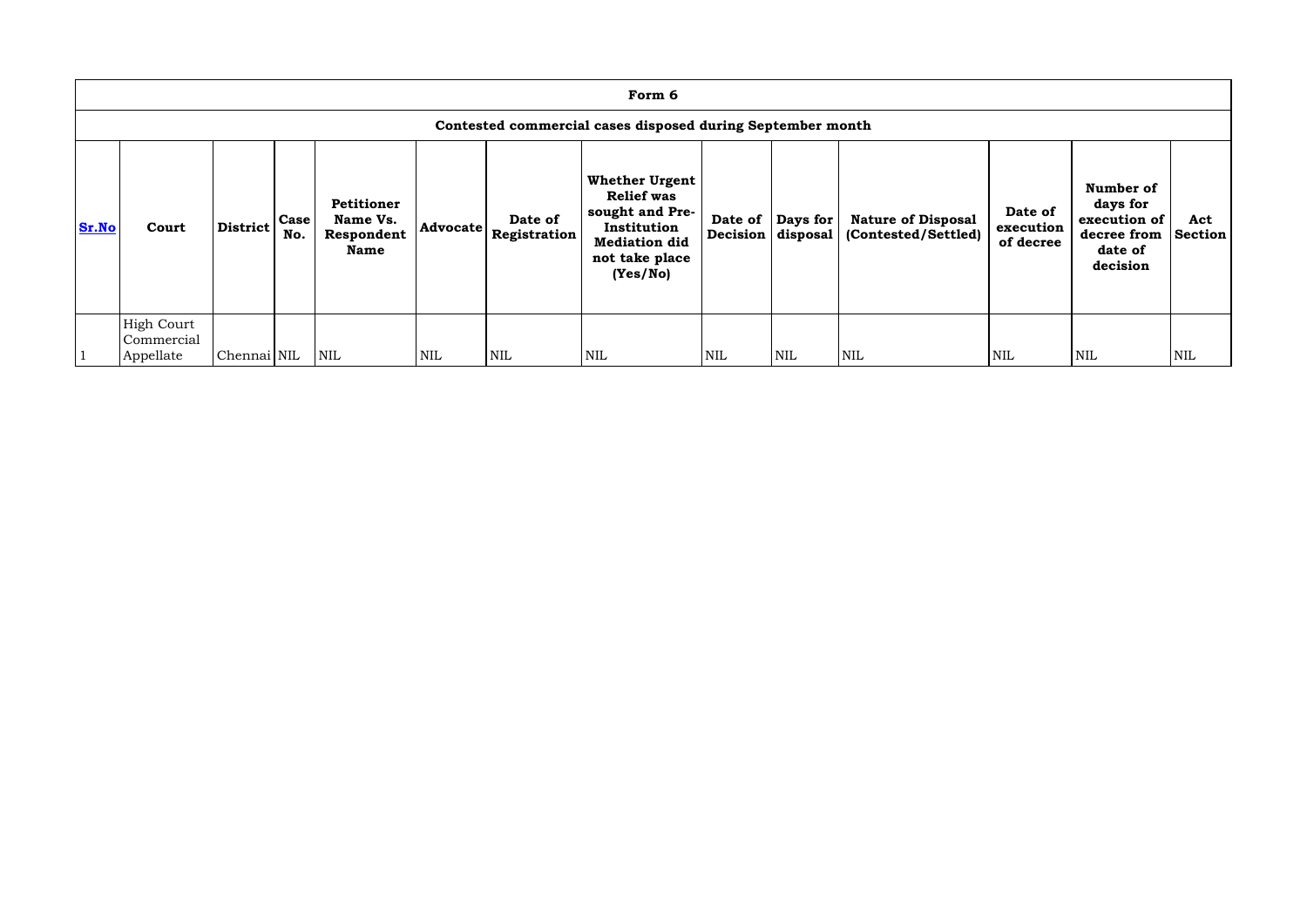| Form 7                                                    |          |                                                                                        |                             |                                                    |                                                          |  |  |  |  |  |
|-----------------------------------------------------------|----------|----------------------------------------------------------------------------------------|-----------------------------|----------------------------------------------------|----------------------------------------------------------|--|--|--|--|--|
| <b>Summary of Commercial Cases during September month</b> |          |                                                                                        |                             |                                                    |                                                          |  |  |  |  |  |
| <b>Sr.No Court</b>                                        | District | Total number of cases pending on $ $ Total number of cases<br>the 1st day of the month | instituted during the month | Total number of cases<br>disposed during the month | Total number of cases pending<br>at the end of the month |  |  |  |  |  |
| <b>High Court</b><br>Commercial Appellate   Chennai       |          | 53                                                                                     | 16                          |                                                    | 68                                                       |  |  |  |  |  |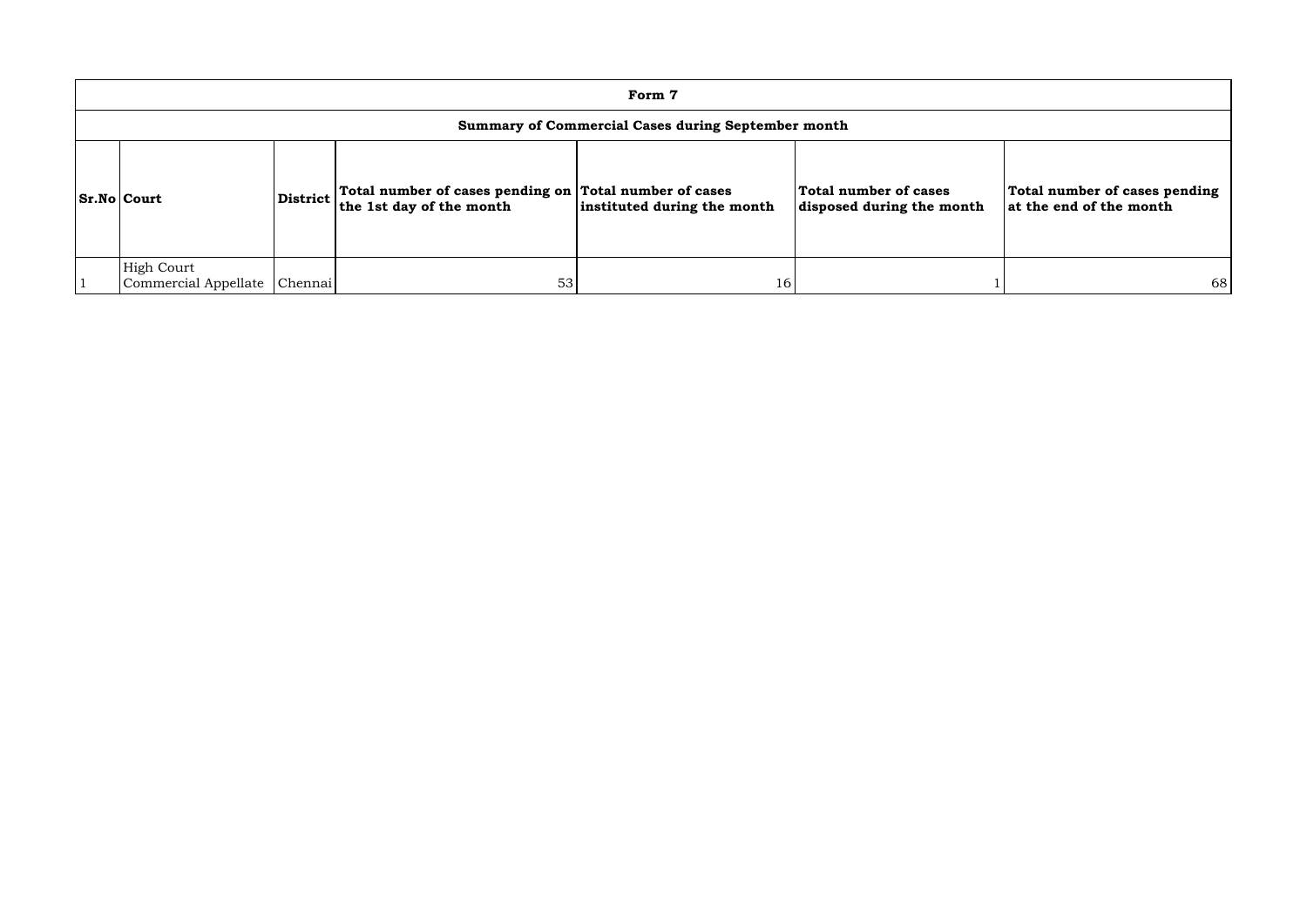# **SEPTEMBER 2020 COMMERCIAL APPELLATE DIVISION OF MADURAI BENCH OF MADRAS HIGH COURT**

| Form 1                                                          |             |                   |                                               |                 |                                  |                              |                         |                      |  |  |  |  |
|-----------------------------------------------------------------|-------------|-------------------|-----------------------------------------------|-----------------|----------------------------------|------------------------------|-------------------------|----------------------|--|--|--|--|
| List of cases e-filed/e-mail during the month of September 2020 |             |                   |                                               |                 |                                  |                              |                         |                      |  |  |  |  |
| <b>Sr.No Court</b>                                              |             | District Case No. | <b>Petitioner Name Vs. Respondent</b><br>Name | <b>Advocate</b> | <b>Advocate Mobile</b><br>Number | <b>Advocate E-mail</b><br>Id | Date of<br>Registration | Date of e-<br>filing |  |  |  |  |
| Madurai<br>Bench                                                | Madurai NIL |                   | <b>NIL</b>                                    | <b>NIL</b>      | <b>NIL</b>                       | <b>NIL</b>                   | <b>NIL</b>              | <b>NIL</b>           |  |  |  |  |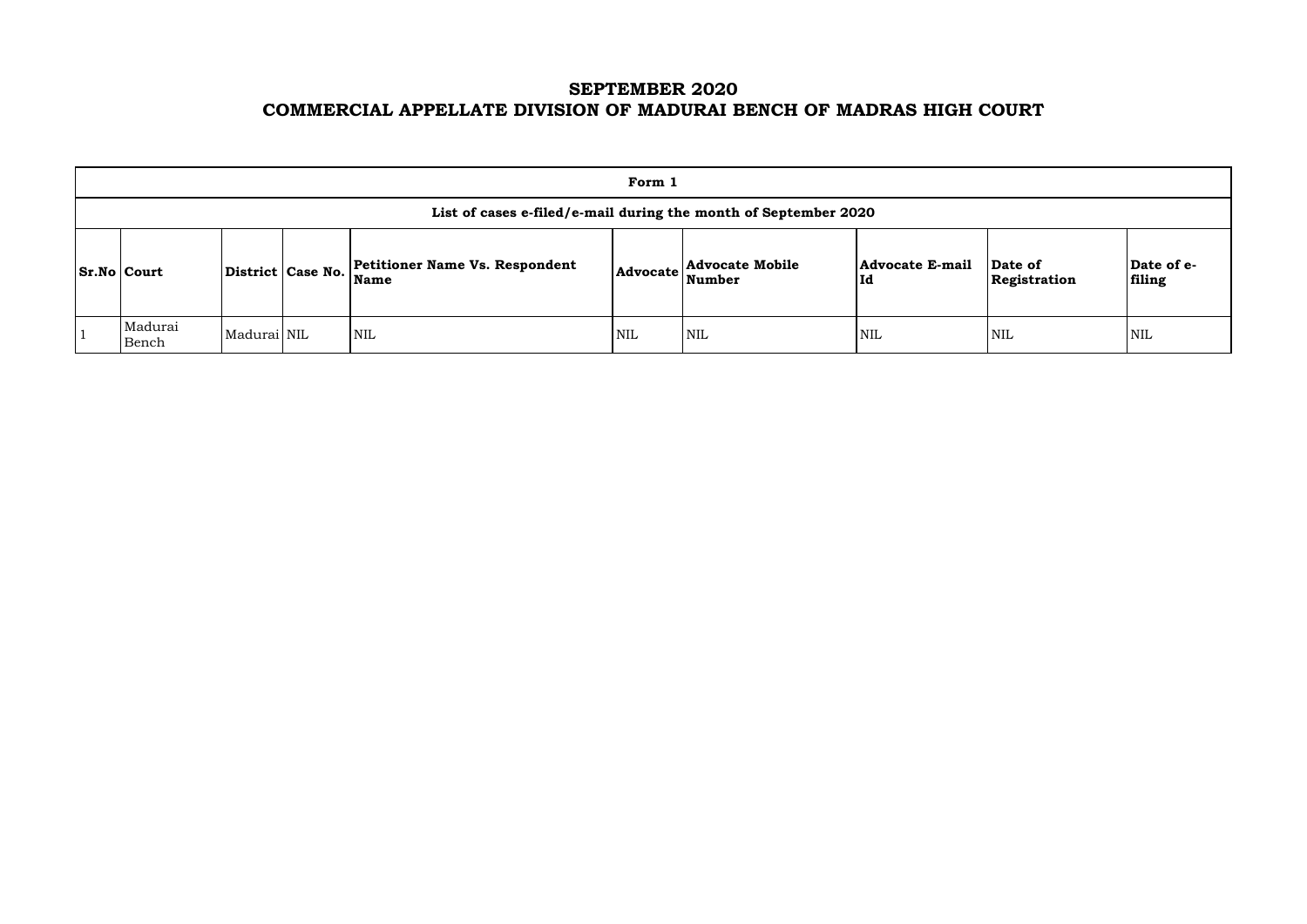|       |                                                                                            |          |                         | Form 2                              |            |                      |            |  |  |  |  |  |  |
|-------|--------------------------------------------------------------------------------------------|----------|-------------------------|-------------------------------------|------------|----------------------|------------|--|--|--|--|--|--|
|       | List of cases in which e-payment of Court fees was made during the month of September 2020 |          |                         |                                     |            |                      |            |  |  |  |  |  |  |
| Sr.No | Court                                                                                      | District | Case No.                | Petitioner Name Vs. Respondent Name | Advocate   | Date of Registration | Dat        |  |  |  |  |  |  |
|       | Madurai Bench                                                                              | Madurai  | $\overline{\text{NIL}}$ | <b>NIL</b>                          | <b>NIL</b> | <b>NIL</b>           | <b>NIL</b> |  |  |  |  |  |  |

# **Sr.No Court District Case No. Petitioner Name Vs. Respondent Name Advocate Date of Registration Date of e-payment of Court Fees**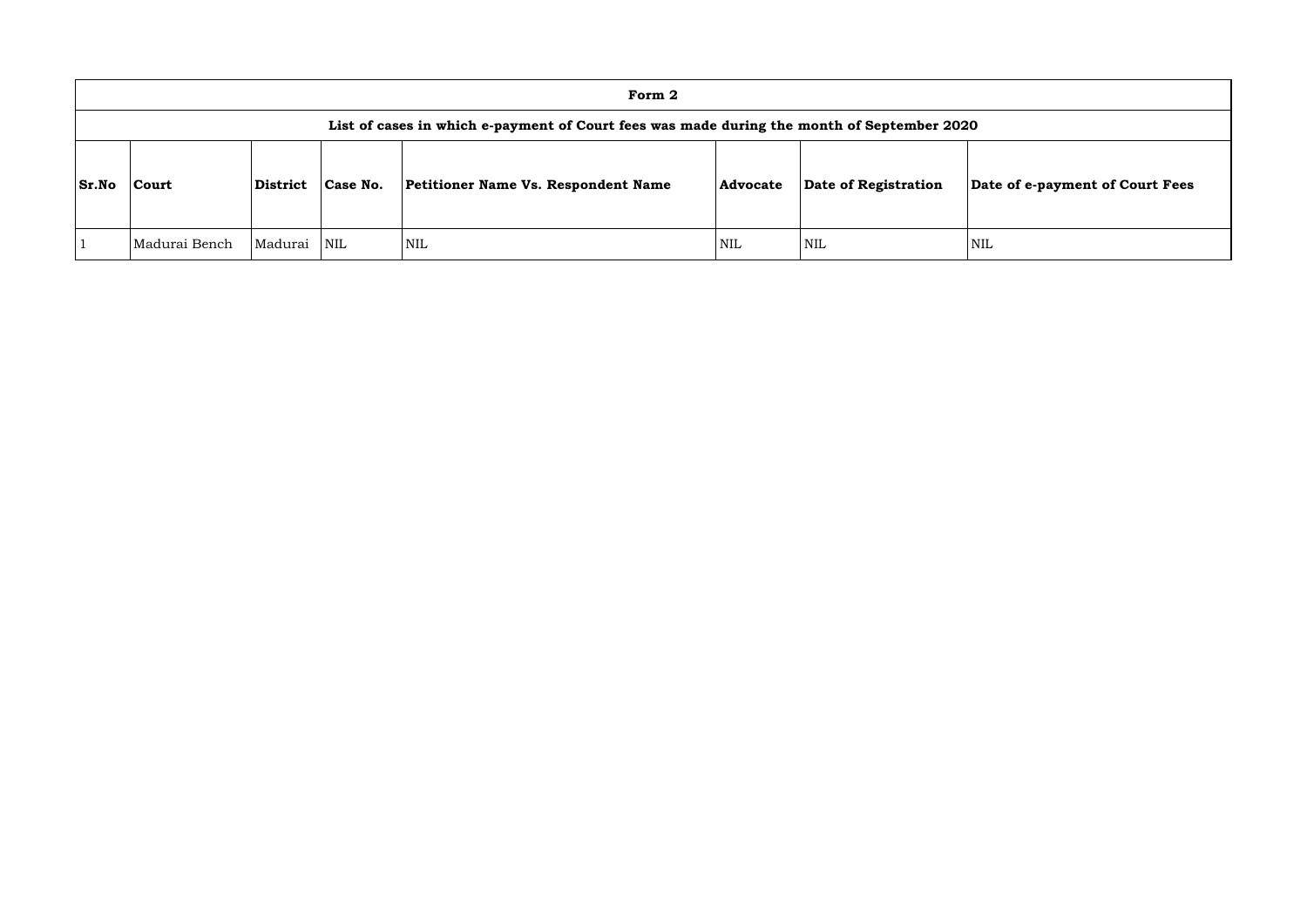|              |                                                                                                         |                 |            | Form 3                                     |                 |                      |             |  |  |  |  |  |
|--------------|---------------------------------------------------------------------------------------------------------|-----------------|------------|--------------------------------------------|-----------------|----------------------|-------------|--|--|--|--|--|
|              | List of cases in which Electronic Service of Process has taken place during the month of September 2020 |                 |            |                                            |                 |                      |             |  |  |  |  |  |
| <b>Sr.No</b> | Court                                                                                                   | <b>District</b> | Case No.   | <b>Petitioner Name Vs. Respondent Name</b> | <b>Advocate</b> | Date of Registration | Date of Ele |  |  |  |  |  |
|              | Madurai Bench                                                                                           | Madurai         | <b>NIL</b> | NIL                                        | <b>NIL</b>      | <b>NIL</b>           | <b>NIL</b>  |  |  |  |  |  |

**Sr.No Court District Case No. Petitioner Name Vs. Respondent Name Advocate Date of Registration Date of Electronic Service of Process**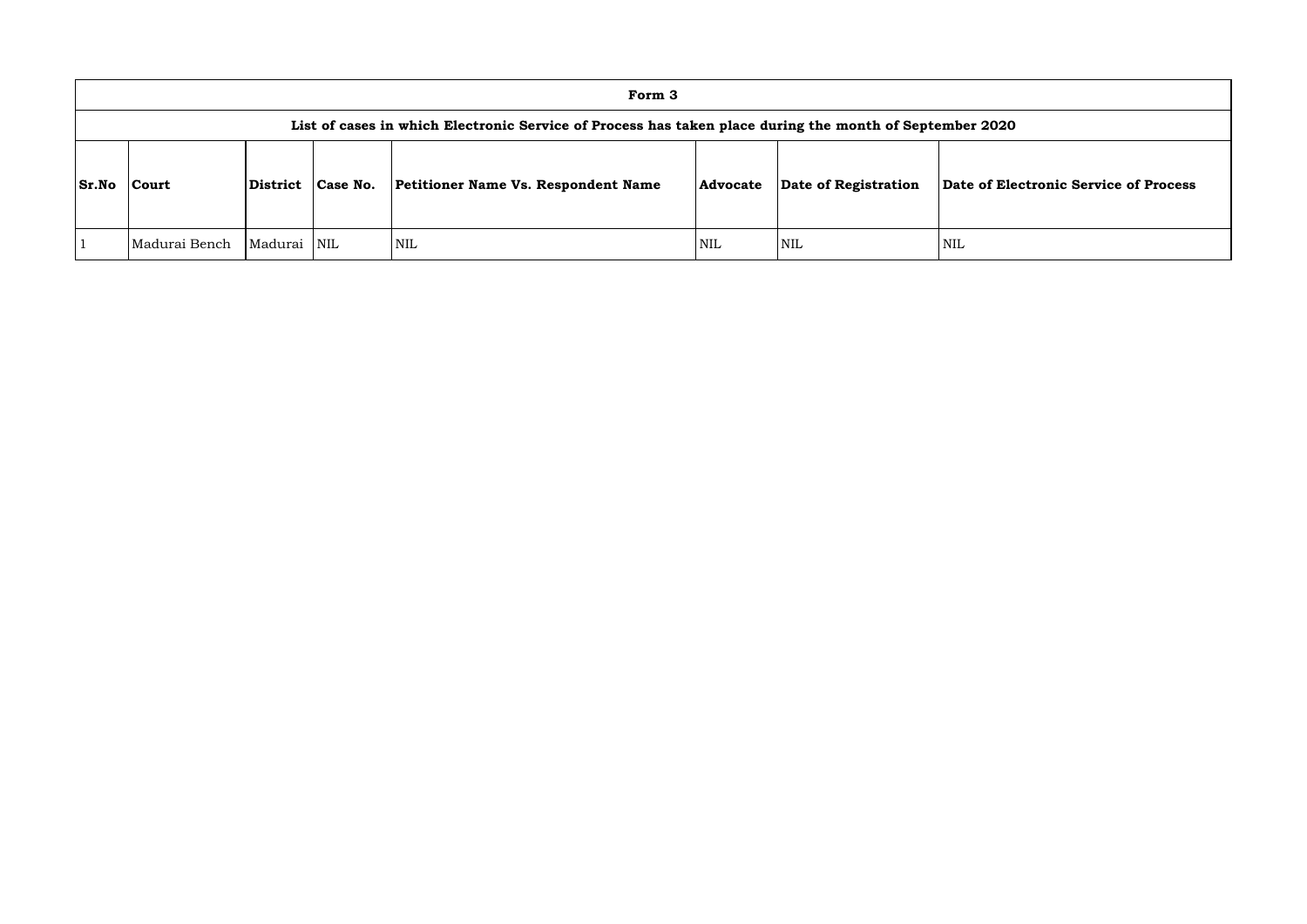|              |                                                                                  |          |                   |            | Form 4           |                                                     |  |  |  |  |  |  |
|--------------|----------------------------------------------------------------------------------|----------|-------------------|------------|------------------|-----------------------------------------------------|--|--|--|--|--|--|
|              | List of total no. of cases randomly allocated during the month of September 2020 |          |                   |            |                  |                                                     |  |  |  |  |  |  |
| <b>Sr.No</b> | Court                                                                            | District | <b>Court Name</b> | Court No.  | <b>Case Type</b> | <b>Case Count (No. of cases randomly allocated)</b> |  |  |  |  |  |  |
|              | Madurai Bench                                                                    | Madurai  | <b>NIL</b>        | <b>NIL</b> | <b>NIL</b>       | <b>NIL</b>                                          |  |  |  |  |  |  |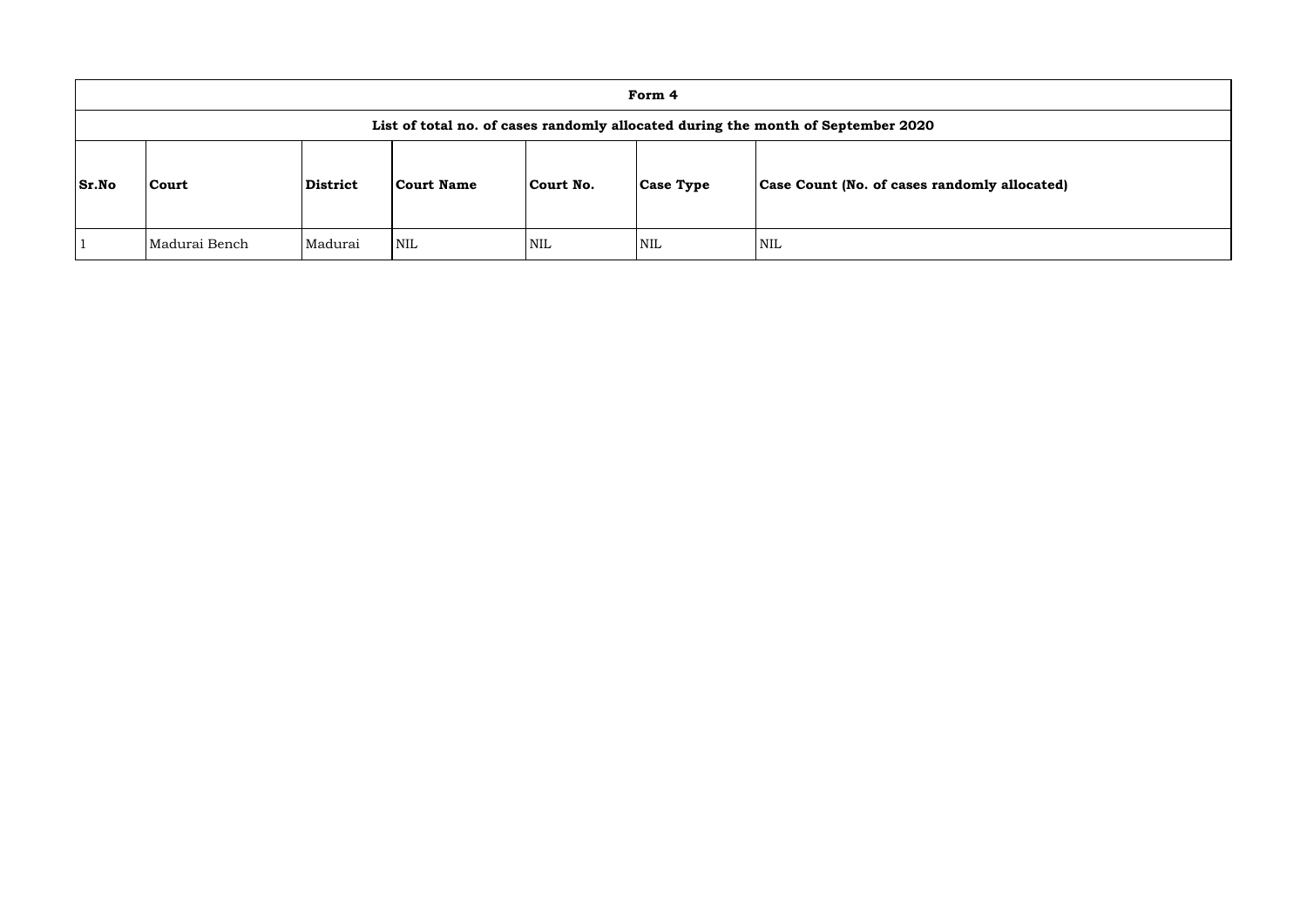|              |                                                                                            |          |                         | Form 5                              |                 |                      |             |  |  |  |  |  |  |
|--------------|--------------------------------------------------------------------------------------------|----------|-------------------------|-------------------------------------|-----------------|----------------------|-------------|--|--|--|--|--|--|
|              | List of cases in which Case Management Hearing was held during the month of September 2020 |          |                         |                                     |                 |                      |             |  |  |  |  |  |  |
| <b>Sr.No</b> | Court                                                                                      | District | Case No.                | Petitioner Name Vs. Respondent Name | <b>Advocate</b> | Date of Registration | <b>Date</b> |  |  |  |  |  |  |
|              | Madurai Bench                                                                              | Madurai  | $\overline{\text{NIL}}$ | <b>NIL</b>                          | <b>NIL</b>      | <b>NIL</b>           | NIL         |  |  |  |  |  |  |

**of Case Management Hearing**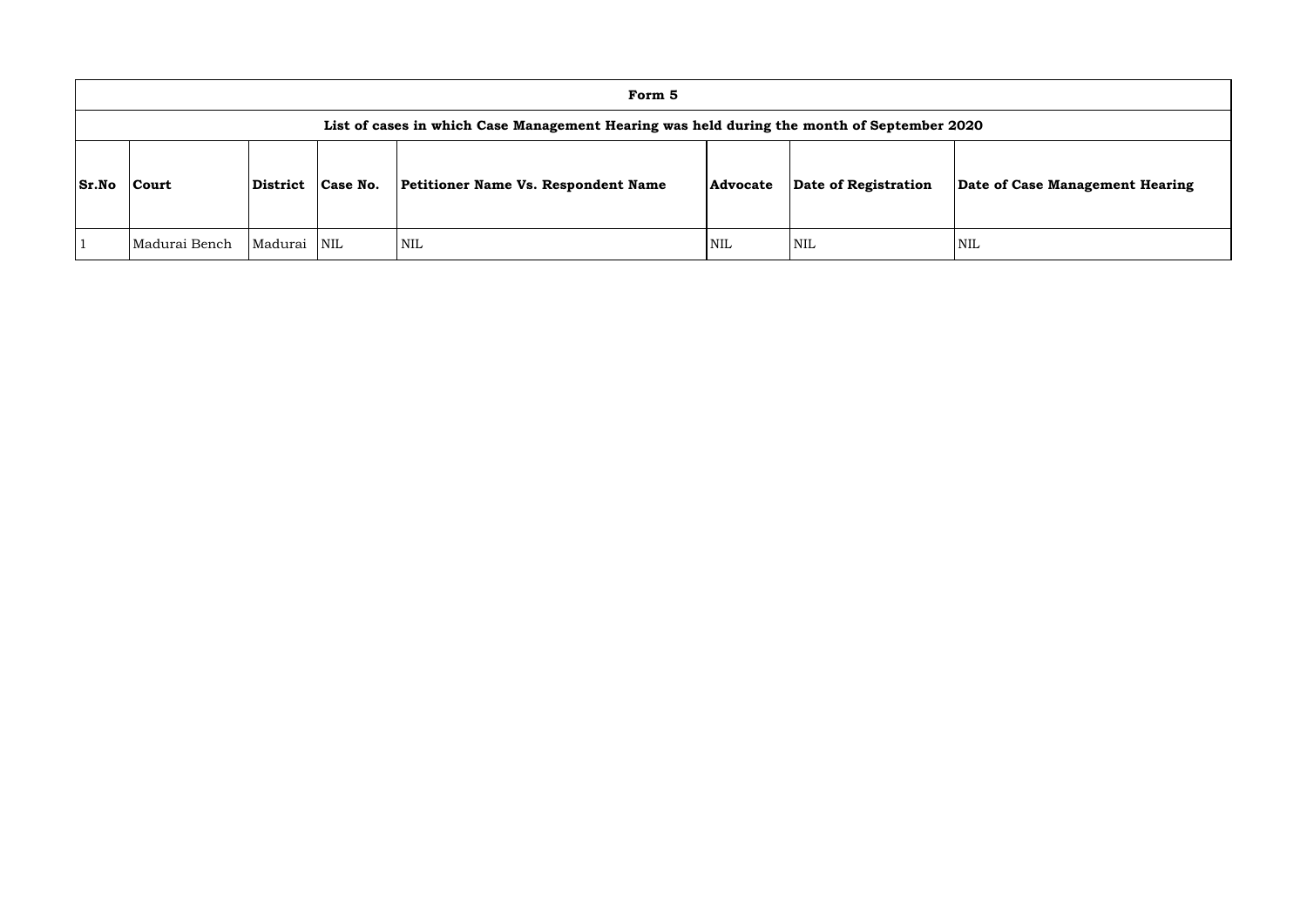| Form 6                                                                 |                 |     |                                                     |                 |                         |                                                                                                                              |                     |            |                                                               |                                   |                                                                             |                |
|------------------------------------------------------------------------|-----------------|-----|-----------------------------------------------------|-----------------|-------------------------|------------------------------------------------------------------------------------------------------------------------------|---------------------|------------|---------------------------------------------------------------|-----------------------------------|-----------------------------------------------------------------------------|----------------|
| Contested commercial cases disposed during the month of September 2020 |                 |     |                                                     |                 |                         |                                                                                                                              |                     |            |                                                               |                                   |                                                                             |                |
| <b>Sr.No Court</b>                                                     | <b>District</b> | No. | Petitioner<br>Case   Name Vs.<br>Respondent<br>Name | <b>Advocate</b> | Date of<br>Registration | <b>Whether Urgent</b><br><b>Relief was sought</b><br>and Pre-<br>Institution<br>Mediation did not<br>take place<br> (Yes/No) | Date of<br>Decision |            | Days for   Nature of Disposal<br>disposal (Contested/Settled) | Date of<br>execution<br>of decree | Number of<br>days for<br>execution of<br>decree from<br>date of<br>decision | Act<br>Section |
| Madurai<br>Bench                                                       | Madurai NIL     |     | <b>NIL</b>                                          | <b>NIL</b>      | <b>NIL</b>              | <b>NIL</b>                                                                                                                   | <b>NIL</b>          | <b>NIL</b> | <b>NIL</b>                                                    | NIL                               | <b>NIL</b>                                                                  | <b>NIL</b>     |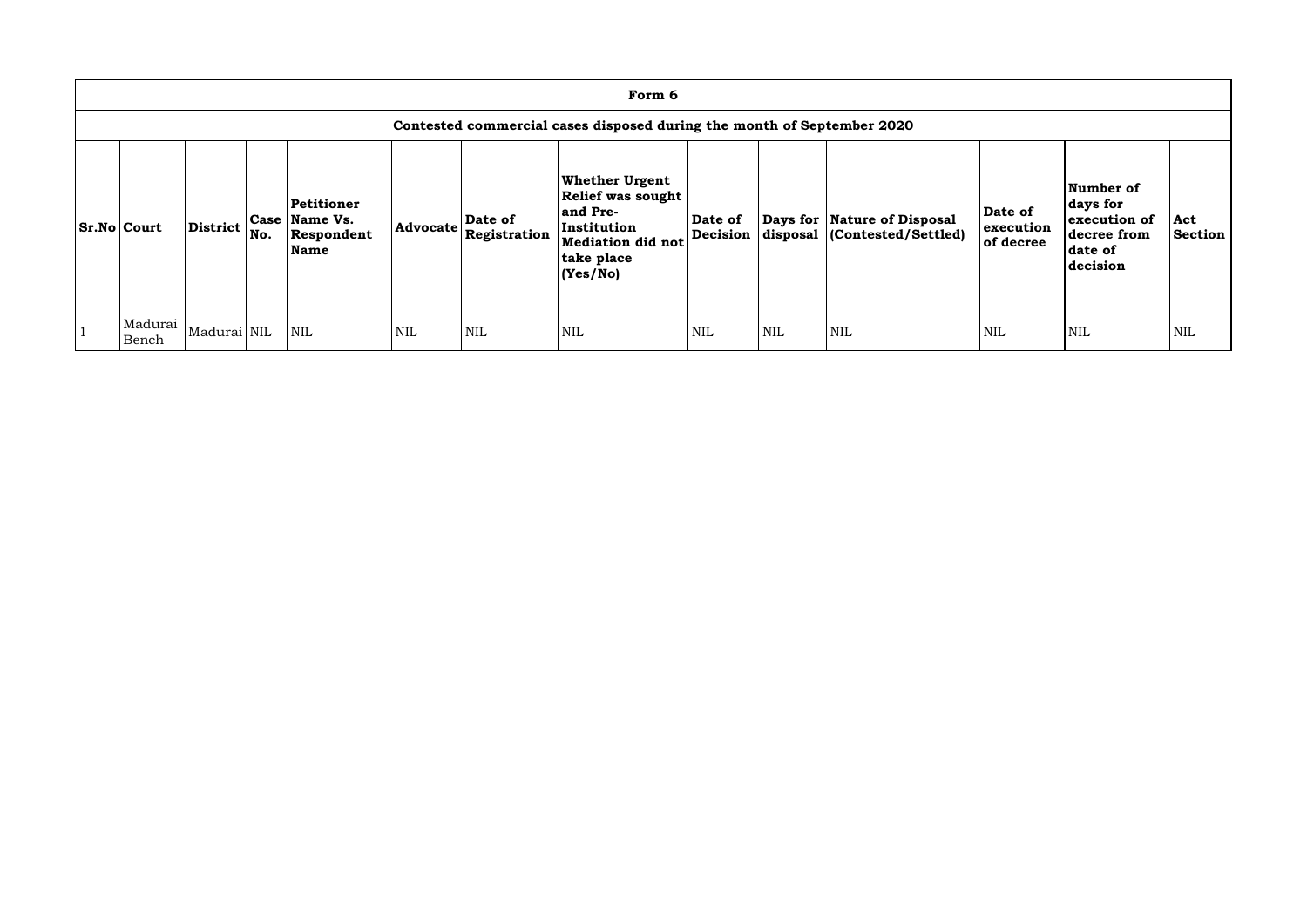| Form 7                                                         |          |                                                              |                                                      |                                                    |                                                             |  |  |  |  |  |
|----------------------------------------------------------------|----------|--------------------------------------------------------------|------------------------------------------------------|----------------------------------------------------|-------------------------------------------------------------|--|--|--|--|--|
| Summary of Commercial Cases during the month of September 2020 |          |                                                              |                                                      |                                                    |                                                             |  |  |  |  |  |
| <b>Sr.No Court</b>                                             | District | Total number of cases pending<br>on the 1st day of the month | Total number of cases instituted<br>during the month | Total number of cases disposed<br>during the month | Total number of cases<br>pending at the end of<br>the month |  |  |  |  |  |
| Madurai Bench                                                  | Madurai  |                                                              |                                                      |                                                    |                                                             |  |  |  |  |  |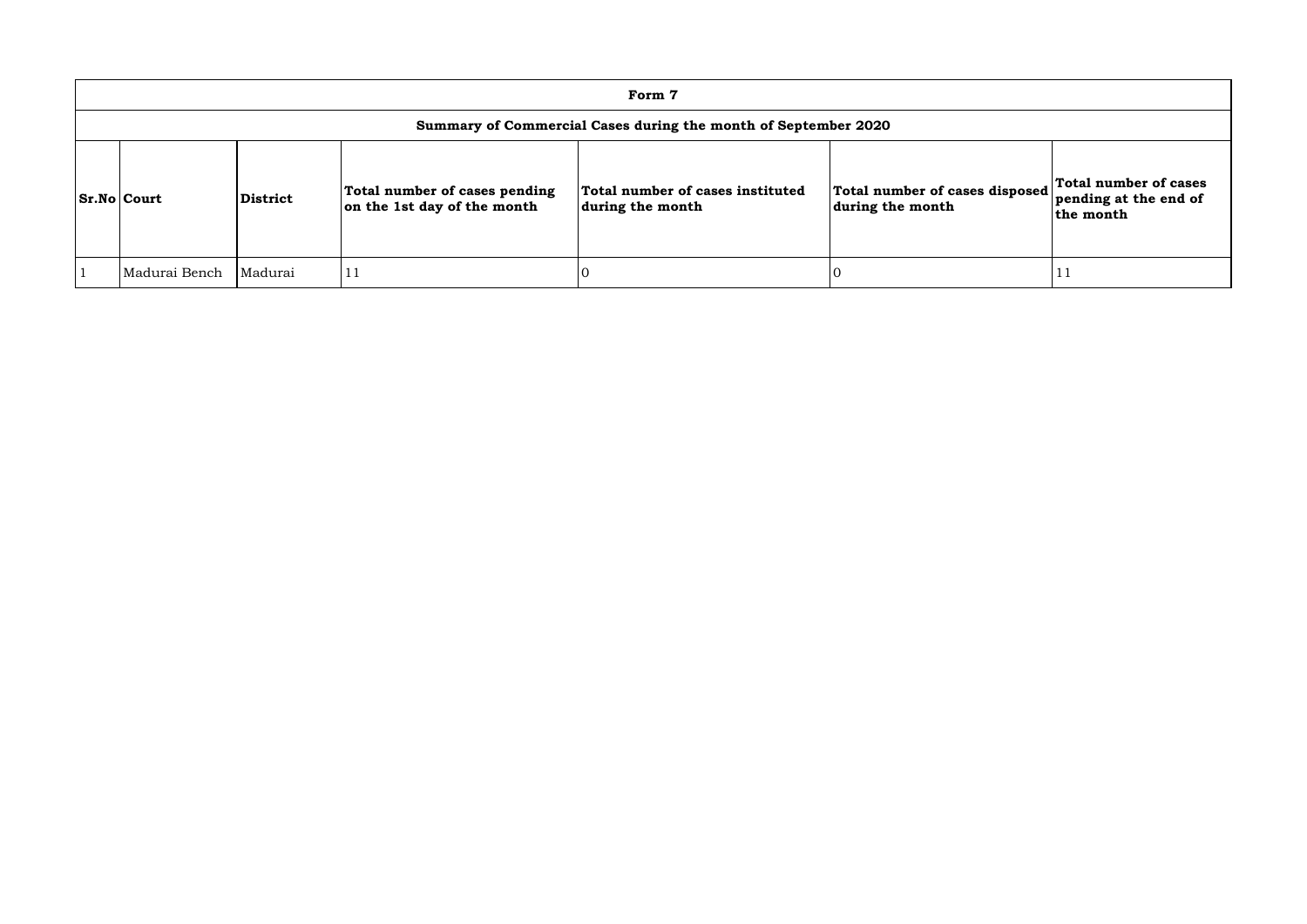# **SEPTEMBER 2020 COMMERCIAL DIVISION OF MADRAS HIGH COURT**

|                                                                                                                                                             | Form 1                                              |  |                        |                                                   |                                                     |            |                           |                         |                       |  |  |  |
|-------------------------------------------------------------------------------------------------------------------------------------------------------------|-----------------------------------------------------|--|------------------------|---------------------------------------------------|-----------------------------------------------------|------------|---------------------------|-------------------------|-----------------------|--|--|--|
|                                                                                                                                                             | List of cases e-filed/e-mail during September month |  |                        |                                                   |                                                     |            |                           |                         |                       |  |  |  |
| <b>Petitioner Name Vs.</b><br><b>Advocate</b><br>Sr.No<br>District   Case No.<br><b>Advocate</b><br>Court<br><b>Mobile Number</b><br><b>Respondent Name</b> |                                                     |  |                        |                                                   |                                                     |            | <b>Advocate E-mail Id</b> | Date of<br>Registration | Date of e-<br>filing  |  |  |  |
|                                                                                                                                                             | Madras<br>High<br>Court                             |  | CS<br>Chennai 201/2020 | P1-White SRL Unipersonale<br>Vs. R1- Rajesh Patel | 1.M/S.Rajesh Ramanathan<br>2.S.Sriraman 3.S.Diwakar | 9884670187 | diwakar@factumindia.law   |                         | 04.08.2020 27/08/2020 |  |  |  |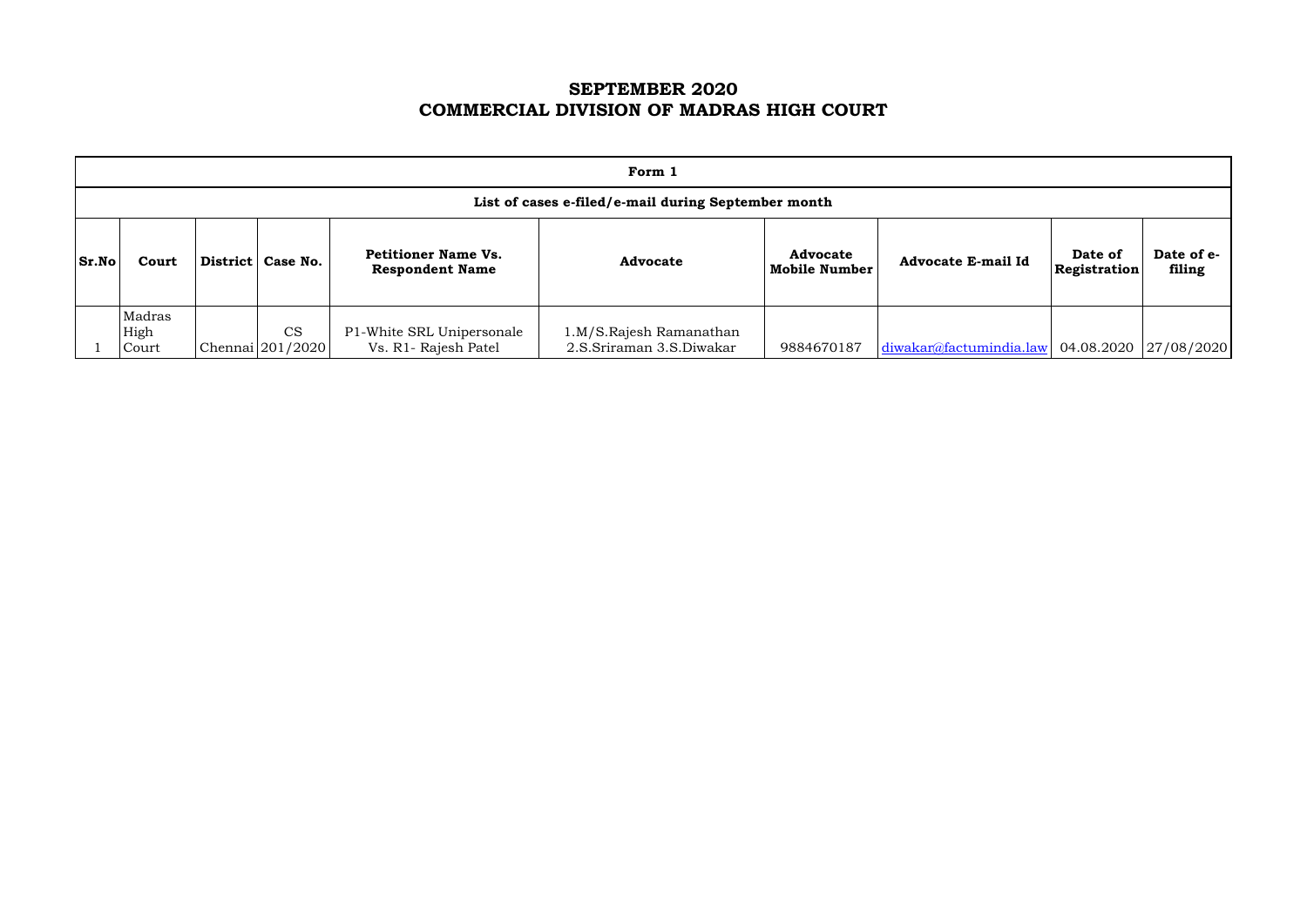|                | Form 2                  |  |                                                 |                                                                                                                                                                                                                            |                                                                                                                      |                         |                                               |  |  |  |  |
|----------------|-------------------------|--|-------------------------------------------------|----------------------------------------------------------------------------------------------------------------------------------------------------------------------------------------------------------------------------|----------------------------------------------------------------------------------------------------------------------|-------------------------|-----------------------------------------------|--|--|--|--|
|                |                         |  |                                                 | List of cases in which e-payment of Court fees was made during September month                                                                                                                                             |                                                                                                                      |                         |                                               |  |  |  |  |
|                | <b>Sr.No Court</b>      |  | District Case No.                               | Petitioner Name Vs. Respondent Name                                                                                                                                                                                        | <b>Advocate</b>                                                                                                      | Date of<br>Registration | Date of e-<br>payment of<br><b>Court Fees</b> |  |  |  |  |
|                | Madras<br>High<br>Court |  | <b>CS</b>                                       | Chennai 201/2020   P1-White SRL Unipersonale Vs. R1- Rajesh Patel                                                                                                                                                          | 1.M/S.Rajesh Ramanathan<br>2.S.Sriraman 3.S.Diwakar                                                                  | 04.08.2020              | 03.08.2020                                    |  |  |  |  |
| $\overline{2}$ | Madras<br>High<br>Court |  | <b>CS</b><br>Chennai 198/2020                   | P1-M/S.Kaleesuwari Refinery Pvt.Ltd., Vs. R1-M/S.Mythili<br>Traders                                                                                                                                                        | 1.M/S.Vijayan Subramanian<br>2.M.V.Bhaskar 3.A.Murali                                                                | 20/07/2020              | 14/07/2020                                    |  |  |  |  |
| 3              | Madras<br>High<br>Court |  | <b>CS</b><br>Chennai 197/2020                   | P1-M/S.Apex Laboratories Pvt.Ltd., VS. R1-Universal Helath<br>Sciences R2- Concord Drugs Limited.,                                                                                                                         | 1.M/S.R.Sathish Kumar 2.G.Ramji 3.<br>Roshini Parakh Vs. 1.M/S.V.Siva<br>Kumar                                       | 24/08/2020              | 14/08/2020                                    |  |  |  |  |
| $\overline{4}$ | Madras<br>High<br>Court |  | <b>CS</b>                                       | Chennai 210/2020 P1-M/S.Sun Network Ltd., Vs. R1-M/S.Sri Balaji Movies                                                                                                                                                     | 1.M/S.M.Sneha 2.M.A.Vimal Mohan<br>3.V.I.Dinesh Raja Vs. 1.M/S.Ralph<br>V.Manohar 2.Mahendar Bhansali                | 21/08/2020              | 18/08/2020                                    |  |  |  |  |
| 5              | Madras<br>High<br>Court |  | CS<br>Chennai $\left  \frac{215}{2020} \right $ | P1-M/S.Kaleesuwari Refinery Pvt.Ltd., Vs. R1- South India Oil<br>Corporation                                                                                                                                               | 1.M/S.Vijayan Subramanian<br>2.M.V.Bhaskar 3.A.Murali VS.<br>1.M/S.K.Rajasekaran 2.M.R.Gokul<br>Krishnan 3.S.Patrick | 27/07/2020              | 09.07.2020                                    |  |  |  |  |
| 6              | Madras<br>High<br>Court |  | <b>CS</b>                                       | Chennai 213/2020   P1-K.Dalpat Singh Vs. R1-M/S.Gold Medals Elecricals Pvt.Ltd.                                                                                                                                            | 1.M/S. Devi.N                                                                                                        | 12.08.2020              | 12.08.2020                                    |  |  |  |  |
| $\overline{7}$ | Madras<br>High<br>Court |  | <b>CS</b><br>Chennai 223/2020                   | P1-Aqua Pump Industries P2-Aqua Sub Engineering Vs. R1-<br>Annem Veera Kumar Reddy R2-JJ Pump Pvt.Ltd.,                                                                                                                    | 1.M/S.C.Daniel 2.Gladys Daniel                                                                                       | 27/08/2020              | 14/08/2020                                    |  |  |  |  |
| 8              | Madras<br>High<br>Court |  | <b>CS</b><br>Chennai 224/2020                   | P1-Aqua Pump Industries P2-Aqua Sub Engineering Vs. R1-<br>Chaganbhai P.Raiyani R2-Hiren C.Raiyani                                                                                                                         | 1.M/S.C.Daniel 2.Gladys Daniel                                                                                       | 09.09.2020              | 03.09.2020                                    |  |  |  |  |
| $\overline{9}$ | Madras<br>High<br>Court |  | <b>CS</b><br>Chennai 225/2020                   | P1-Omkar Clean Energy Services Pvt.Ltd., Vs. R1-Royal<br>Sundaram General Insurance & Co R2-JLT Independent<br>Insurance Brokers Pvt.Ltd., R3- Proclaim Insurance Surveyors<br>and Los Assessors Pvt.Ltd., R4-Raja Mohamad | 1.M/S.Arun Karthik Mohan 2.Suhrith<br>Parthasarathy                                                                  | 05.08.2020              | 28/07/2020                                    |  |  |  |  |
| 10             | Madras<br>High<br>Court |  | <b>CS</b><br>Chennai 230/2020                   | P1- R.Krishnamurthy and Co. Vs. R1- RMD Kwikform India<br>Pvt.Ltd., R2- The Chief Manager/Asst. General Manager R3-<br>HDFC Bank Ltd.,                                                                                     | 1.M/S.A.Suresh Selvakumar<br>2.D.Murthy                                                                              | 05.08.2020              | 28/07/2020                                    |  |  |  |  |
| 11             | Madras<br>High<br>Court |  | CS<br>Chennai 232/2020                          | P1-M/S.Apex Laboratories Pvt.Ltd., VS. R1-Macleods<br>Pharmaceuticals Ltd.,                                                                                                                                                | 1.M/S.R.Sathish Kumar 2.G.Ramji 3.<br>R.Gopika                                                                       | 11.09.2020              | 02.09.2020                                    |  |  |  |  |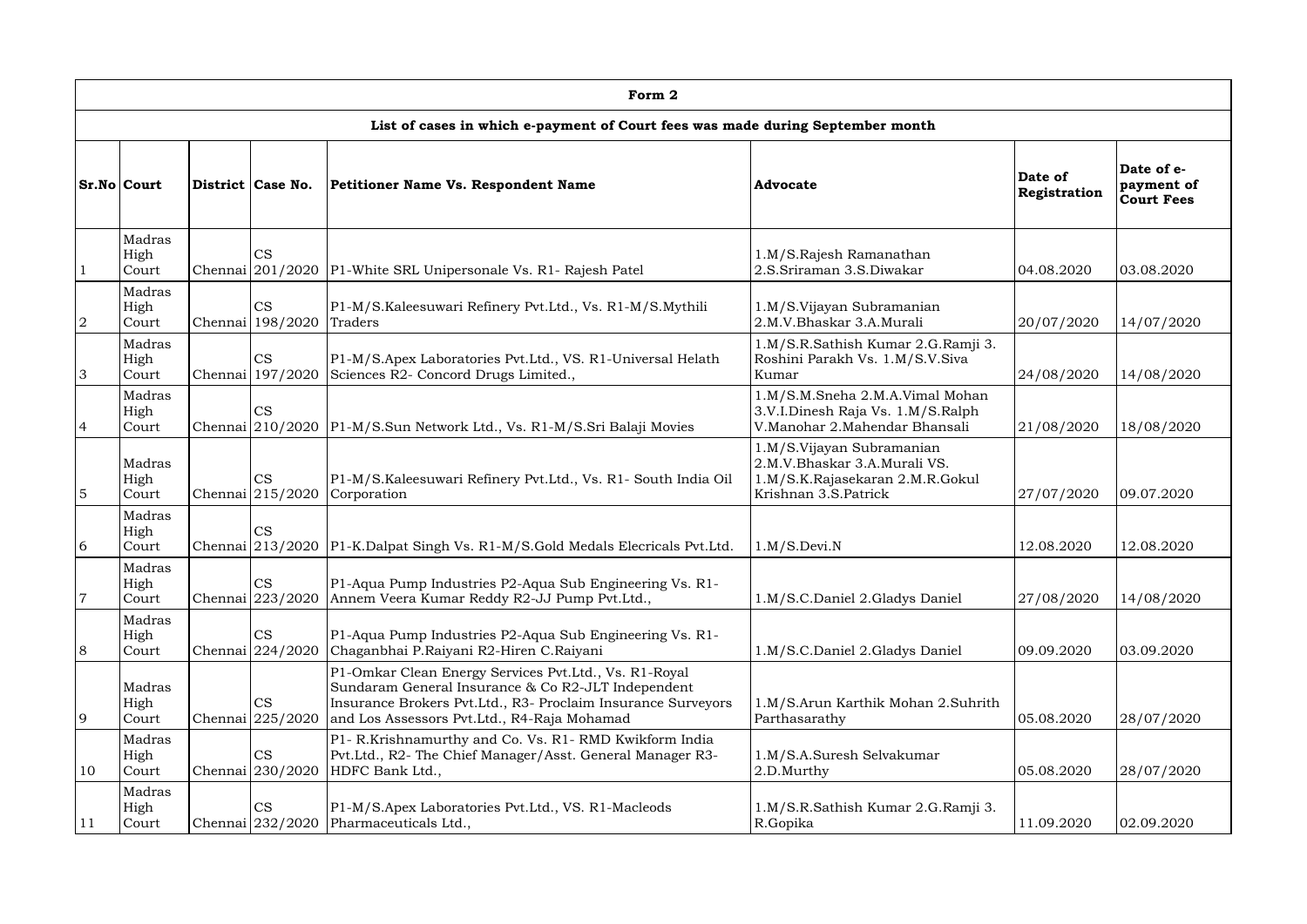|               | Form 2                                                                         |  |                                                        |                                                                                                                                                                                                                                                                                                                                      |                                                                                                                         |                         |                                               |  |  |  |  |  |
|---------------|--------------------------------------------------------------------------------|--|--------------------------------------------------------|--------------------------------------------------------------------------------------------------------------------------------------------------------------------------------------------------------------------------------------------------------------------------------------------------------------------------------------|-------------------------------------------------------------------------------------------------------------------------|-------------------------|-----------------------------------------------|--|--|--|--|--|
|               | List of cases in which e-payment of Court fees was made during September month |  |                                                        |                                                                                                                                                                                                                                                                                                                                      |                                                                                                                         |                         |                                               |  |  |  |  |  |
|               | <b>Sr.No Court</b><br>District Case No.                                        |  |                                                        | Petitioner Name Vs. Respondent Name                                                                                                                                                                                                                                                                                                  | <b>Advocate</b>                                                                                                         | Date of<br>Registration | Date of e-<br>payment of<br><b>Court Fees</b> |  |  |  |  |  |
| 12            | Madras<br>High<br>Court                                                        |  | <b>CS</b>                                              | Chennai 236/2020   P1 - Dhanam Textiles P2-P. Babu Vs. R1-N. Varadiah                                                                                                                                                                                                                                                                | 1.M/S.Arun.C.Mohan 2.Brindha<br>Mohan 3. Vasundhara Arun 4. S. Karthik   11.09.2020                                     |                         | 09.09.2020                                    |  |  |  |  |  |
| <sup>13</sup> | Madras<br>High<br>Court                                                        |  | <b>CS</b>                                              | Chennai 235/2020   P1-VVV and Sons Edible Oils Ltd., Vs. R1-M/S.Damodar Foods                                                                                                                                                                                                                                                        | 1.M/S.PV.Sudakar 2.Pavithra Ramani<br>3.V.Anand 4.S.Babu                                                                | 03.09.2020              | 01.09.2020                                    |  |  |  |  |  |
| 14            | Madras<br>High<br>Court                                                        |  | <b>CS</b>                                              | Chennai 238/2020   P1-VVV and Sons Edible Oils Ltd., Vs. R1-M/S.Damodar Foods                                                                                                                                                                                                                                                        | 1.M/S.PV.Sudakar 2.Pavithra Ramani<br>3.V.Anand 4.S.Babu                                                                | 03.09.2020              | 01.09.2020                                    |  |  |  |  |  |
| <sup>15</sup> | Madras<br>High<br>Court                                                        |  | <b>CS</b>                                              | P1- A.D.PadmaSingh Isaac P2-M/S.Aachi Masala Foods<br>Chennai 237/2020 Pvt.Ltd., Vs. R1-R.Nithya                                                                                                                                                                                                                                     | 1.M/S.C.Daniel 2.Gladys Daniel                                                                                          | 14/09/2020              | 08.09.2020                                    |  |  |  |  |  |
| <sup>16</sup> | Madras<br>High<br>Court                                                        |  | <b>CS</b><br>Chennai 242/2020                          | P1-Loyal Credit and Investment Ltd., Vs. R1- The Exim Bank of<br>India, Mumbai. R2- The Exim Bank of India, Anna Salai,<br>Chennai. R3- Indo Wind Energy Ltd.,                                                                                                                                                                       | 1.M/S. Ramalingam and Asso. Vs. 1.<br>C.S.K.Sathish 2.M/S.Shree Law<br>Services 3. T. Ravichandran 4.<br>D.Sairam Kumar | 11.09.2020              | 10.09.2020                                    |  |  |  |  |  |
| <sup>17</sup> | Madras<br>High<br>Court                                                        |  | <b>CS</b><br>Chennai $\left  \frac{244}{2020} \right $ | P1-M/S.Raj Television Network Ltd., Vs. R1-M/S.Kavithalaya<br>Productions Pvt.Ltd., R2- Ultra Media And Entertainment<br>Pvt.Ltd., R3- Amazon (Prime Video)                                                                                                                                                                          | 1.M/S.C.Ramesh Vs. 1.C.Seethapathy<br>2.A.Uma Shankar 3.Gautam.S. Raman                                                 | 11.09.2020              | 10.09.2020                                    |  |  |  |  |  |
| 18            | Madras<br>High<br>Court                                                        |  | <b>CS</b><br>Chennai $\left  \frac{248}{2020} \right $ | P1- A.D.PadmaSingh Isaac P2-M/S.Aachi Masala Foods<br>Pvt.Ltd., Vs. R1-K.R.Venkatesan                                                                                                                                                                                                                                                | 1.M/S.C.Daniel 2.Gladys Daniel VS. 1.<br>S.Ananda Kumar 2, S.Suresh Kumar                                               | 24/09/2020              | 10.09.2020                                    |  |  |  |  |  |
| 19            | Madras<br>High<br>Court                                                        |  | <b>CS</b><br>Chennai 249/2020                          | P1-Viacom 18 Media Pvt.Ltd., P2- Endemol Shine IP BV Vs. R1-<br>Bharath Sanchar Nigam Ltd., R2-Mahanagar Telephone Nigam<br>Ltd., R3-Bharathi Airtel Ltd., R4-Airtel Cellular Ltd., R5-<br>Hathway Cable and Datacom Ltd., R6-Tata Communication<br>Ltd., R7-Vodafone India Ltd., R8-Idea Cellular Ltd., and 43<br>other respondents | 1.M/S.Arun.C.Mohan 2.Brindha<br>Mohan 3. Vasundhara Arun 4. S. Karthik 23/09/2020                                       |                         | 27/08/2020                                    |  |  |  |  |  |
| <b>20</b>     | Madras<br>High<br>Court                                                        |  | <b>CS</b>                                              | Chennai 250/2020   P1-M/S. Kaleesuwari Refinery Pvt. Ltd., Vs. R1-M/S. Hema Foods   1.G. Ramji 2. R. Sathish Kumar                                                                                                                                                                                                                   | 1.M/S.Vijayan Subramanian<br>2.M.V.Bhaskar 3.A.Murali VS.                                                               | 22/09/2020              | 21/09/2020                                    |  |  |  |  |  |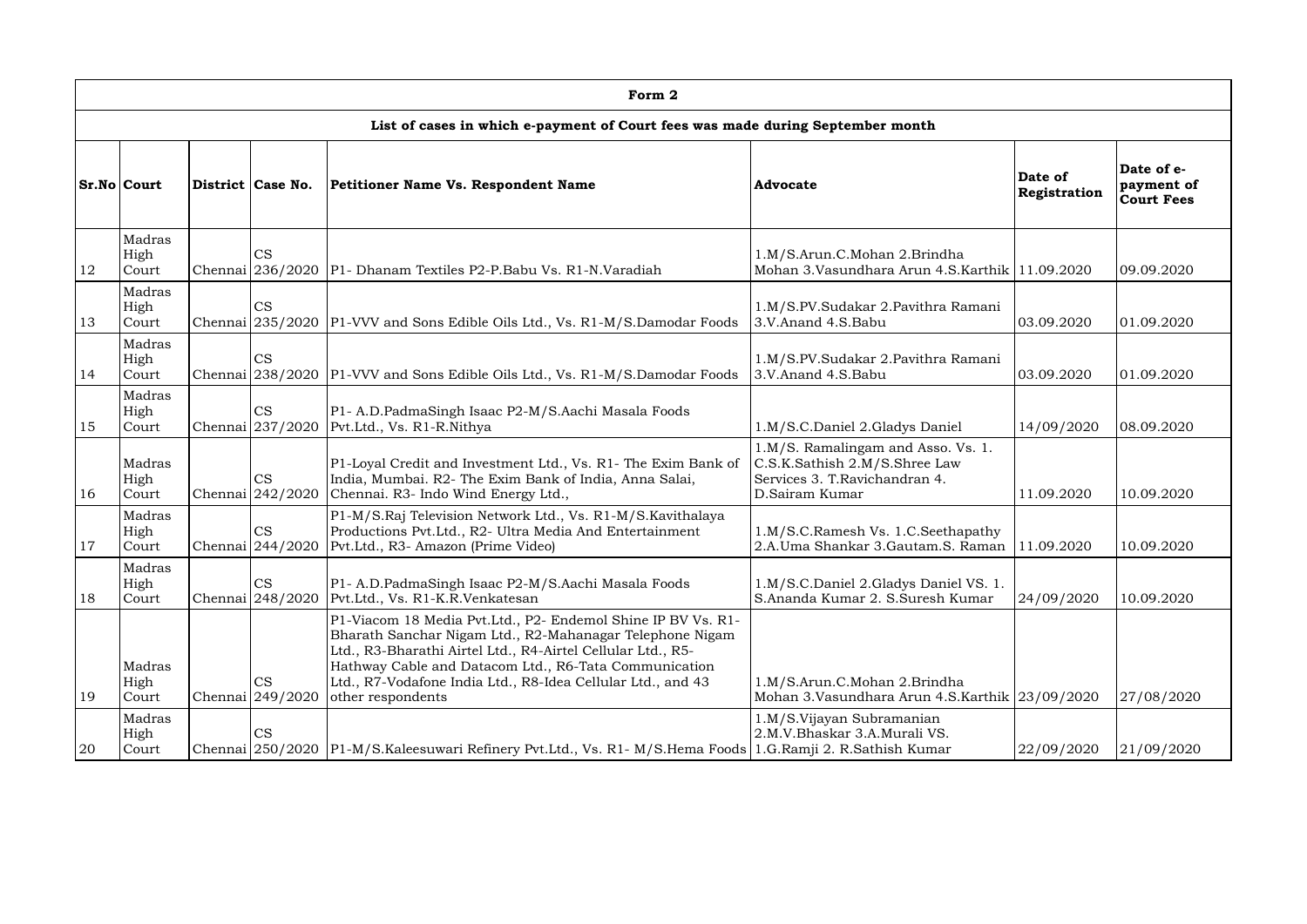|              | Form 3                                                                                      |          |                         |                                            |            |                      |            |  |  |  |  |  |  |
|--------------|---------------------------------------------------------------------------------------------|----------|-------------------------|--------------------------------------------|------------|----------------------|------------|--|--|--|--|--|--|
|              | List of cases in which Electronic Service of Process has taken place during September month |          |                         |                                            |            |                      |            |  |  |  |  |  |  |
| <b>Sr.No</b> | <b>Court</b>                                                                                | District | Case No.                | <b>Petitioner Name Vs. Respondent Name</b> | Advocate   | Date of Registration | Date o     |  |  |  |  |  |  |
|              | Madras High Court                                                                           | Chennai  | $\overline{\text{NIL}}$ | <b>NIL</b>                                 | <b>NIL</b> | <b>NIL</b>           | <b>NIL</b> |  |  |  |  |  |  |

**Sr.No Court District Case No. Petitioner Name Vs. Respondent Name Advocate Date of Registration Date of Electronic Service of Process**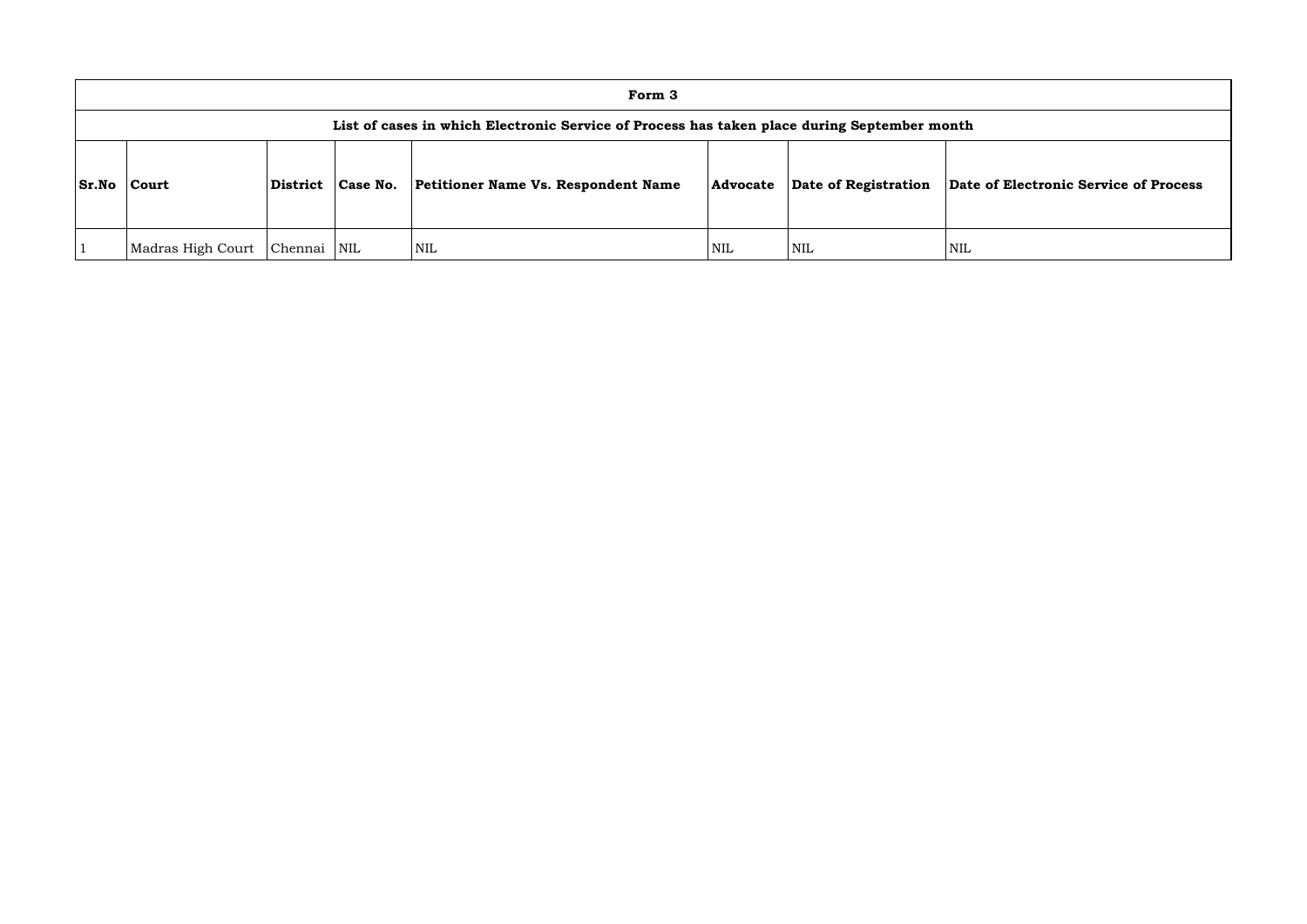|       | Form 4                                                               |                                      |            |           |                  |                                              |  |  |  |  |  |
|-------|----------------------------------------------------------------------|--------------------------------------|------------|-----------|------------------|----------------------------------------------|--|--|--|--|--|
|       | List of total no. of cases randomly allocated during September month |                                      |            |           |                  |                                              |  |  |  |  |  |
| Sr.No | <b>Court</b>                                                         | <b>District</b><br><b>Court Name</b> |            | Court No. | <b>Case Type</b> | Case Count (No. of cases randomly allocated) |  |  |  |  |  |
|       | Madras High Court                                                    | Chennai                              | Commercial |           | Civil Suit       | 390                                          |  |  |  |  |  |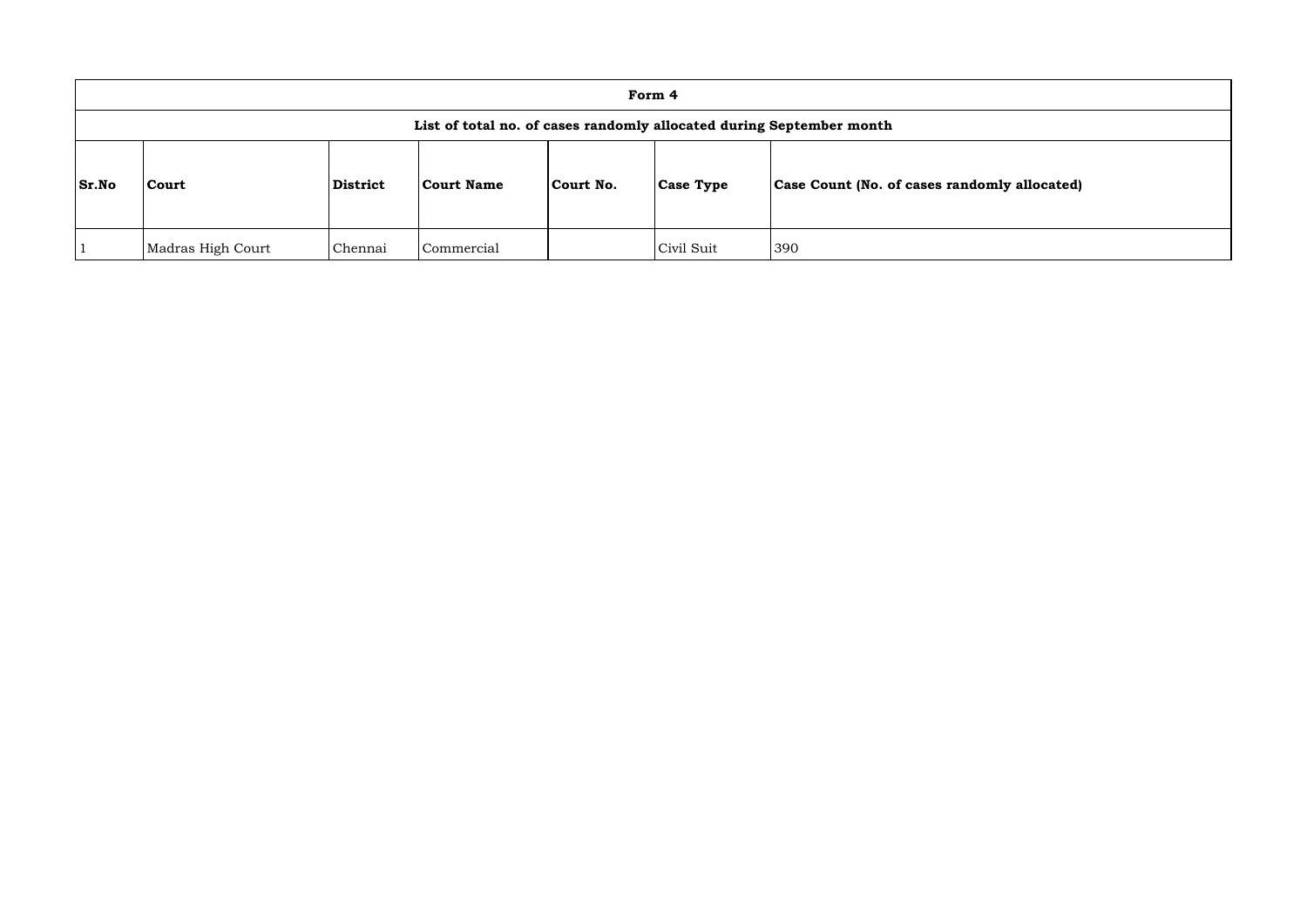| Form 5                      |                                                                               |                                          |                                                                                                                                                                                                                                        |                                                                                                                                      |            |                                                     |  |  |  |
|-----------------------------|-------------------------------------------------------------------------------|------------------------------------------|----------------------------------------------------------------------------------------------------------------------------------------------------------------------------------------------------------------------------------------|--------------------------------------------------------------------------------------------------------------------------------------|------------|-----------------------------------------------------|--|--|--|
|                             |                                                                               |                                          | List of cases in which Case Management Hearing was held during September month                                                                                                                                                         |                                                                                                                                      |            |                                                     |  |  |  |
| <b>Sr.No Court</b>          | District   Case No.<br>Petitioner Name Vs. Respondent Name<br><b>Advocate</b> |                                          |                                                                                                                                                                                                                                        |                                                                                                                                      |            | Date of Case<br><b>Management</b><br><b>Hearing</b> |  |  |  |
| Madras<br>High<br>Court     |                                                                               | <b>CS</b><br>Chennai 81/2018             | P1- C.T.Sundaram VS. R1 M/S.VarshaConstructions R2-<br>Military Engineering Services R3- Madras Regimental Centre                                                                                                                      | 1.M/S.Paul and Paul VS. 1.M/S.Surana<br>and Surana 2.G.Kalyan Jhabakh<br>3.M/S.Venkataswamy Babu                                     | 02-02-2018 | 01.09.2020                                          |  |  |  |
| Madras<br>High<br>$2$ Court |                                                                               | <b>CS</b>                                | P1-M/S.Sun TV Network Ltd., Vs. R1- M/S.Madurai Krishna<br>Chennai 856/2017 Network Pvt. Ltd.,                                                                                                                                         | 1.M/S.M.Sneha 2.M.A.Vimal Mohan<br>3.V.Dinesh Raja VS. 1.M/S.C.Daniel<br>2. Gladys Daniel 3.V. Revathy                               | 02.11.2020 | 09-09-2020                                          |  |  |  |
| Madras<br>High<br>3 Court   |                                                                               | CS                                       | P1-M/S.Sun TV Network Ltd., Vs. R1- M/S.Madurai Krishna<br>Chennai 915/2017 Network Pvt. Ltd.,                                                                                                                                         | 1.M/S.M.Sneha 2.M.A.Vimal Mohan<br>3.V.Dinesh Raja VS. 1.M/S.C.Daniel<br>2. Gladys Daniel 3.V. Revathy                               | 22.11.2017 | 09-09-2020                                          |  |  |  |
| Madras<br>High<br>$4$ Court |                                                                               | <b>CS</b>                                | P1-M/S.Sun TV Network Ltd., Vs. R1- M/S.Madurai Krishna<br>Chennai 613/2018 Network Pvt.Ltd.,                                                                                                                                          | 1.M/S.M.Sneha 2.M.A.Vimal Mohan<br>3.V.Dinesh Raja VS. 1.M/S.C.Daniel<br>2. Gladys Daniel 3. V. Revathy                              | 09-03-2018 | 09-09-2020                                          |  |  |  |
| Madras<br>High<br>$5$ Court | Chennai $8/2019$                                                              | <b>CS</b>                                | P1-M/S.Sun TV Network Ltd., Vs. R1- M/S.Madurai Krishna<br>Network Pvt.Ltd.,                                                                                                                                                           | 1.M/S.M.Sneha 2.M.A.Vimal Mohan<br>3.V.Dinesh Raja VS. 1.M/S.C.Daniel<br>2. Gladys Daniel 3. V. Revathy                              | 02.01.2019 | 09-09-2020                                          |  |  |  |
| Madras<br>High<br>6 Court   |                                                                               | <b>CS</b><br>Chennai 188/2019 Network    | P1-M/S.Sun TV Network Ltd., Vs. R1- M/S.Madurai Krishna                                                                                                                                                                                | 1.M/S.M.Sneha 2.M.A.Vimal Mohan<br>3.V.Dinesh Raja VS. 1.M/S.C.Daniel<br>2. Gladys Daniel 3.V. Revathy                               | 11.03.2019 | 09-09-2020                                          |  |  |  |
| Madras<br>High<br>$7$ Court |                                                                               | <b>CS</b>                                | P1- Netsweeper Inco.A Company. VS. R1- Netsweeper<br>Technologies Pvt.Ltd., R2- C.Gajapathy R3-Haritha Gajapathy<br>R4-Netsweeper Technologies India R5-Jagdeesh Sengodappa<br>Chennai 334/2018   R6-Senthamarai Kannan Pradeep Kannan | 1.M/S.Fox Mandal and Asso. Vs.<br>1.M/S.S.Jayachandran 2.S.Jayaseelan                                                                | 29.05.2018 | 10.09.2020                                          |  |  |  |
| Madras<br>High<br>8 Court   |                                                                               | <b>CS</b><br>Chennai $ 451/2013 $ Screen | P1-A.R.Safiullah Vs. R1-Sri Ayyappan Fine Arts R2-<br>Mahasakthi Plastics R3- Saro Marketing R4-Om Murugan                                                                                                                             | 1.M/S.A.A.Mohan 2.Brinda Mohan<br>3.S.Suba Shiny 4.Arun.C.Mohan Vs.<br>1.M/S.Ram and Rajan Asso 2.T.K.Ram<br>Kumar 3.R.S.Varadarajan | 07-08-2013 | 10.09.2020                                          |  |  |  |
| Madras<br>High<br>$9$ Court |                                                                               | <b>CS</b><br>Chennai 366/2016 Ltd.,      | P1-R.K.M.Powergen Private. Vs. R1-M/S.Jai Balaji Industries                                                                                                                                                                            | 1.M/S.S.Ramachandran 2.T.Sudhan Raj<br>Vs. 1. M/S.K.V.Shanmuganathan<br>2.V.Vaijayanthimala 3.R.M.D.Nazarullah                       | 29.06.2016 | 15.09.2020                                          |  |  |  |
| Madras<br>High<br>10 Court  |                                                                               | <b>CS</b><br>Chennai 921/2017            | P1-M/S.Novex Communications VS. R1-G.R.T.Hotels and<br>Resorts Pvt.Ltd., R2-Hotel GRT Grand Chennai                                                                                                                                    | 1.P.V.Balasubramaniam 2D.Ferdinand<br>3.K.M.Aasim Shehzad Vs. 1M/S.K.Senthil<br>Kumar 2.L.Muniswamy 3.A.Manikandan                   |            | 17.09.2020                                          |  |  |  |
| Madras<br>High<br>11 Court  |                                                                               | <b>CS</b><br>Chennai 373/2019            | P1-C.J.Jayakumar Vs. R1-K.Gangatharan R2-M.Manobala<br>R3-Tamil Film Producers Council R4-<br>Chennai, Kancheepuram, Thiruvallur Film Distributors Asso                                                                                | 1.M/S.P.L.Narayanan 2.C.Selva Kumar<br>3.R.Vignesh Kumar VS. 1.M/S.Waroan and<br>Sairams 2.D.Saraswathi 3.P.Neethi Kumar             | 20.06.2019 | 21.09.2020                                          |  |  |  |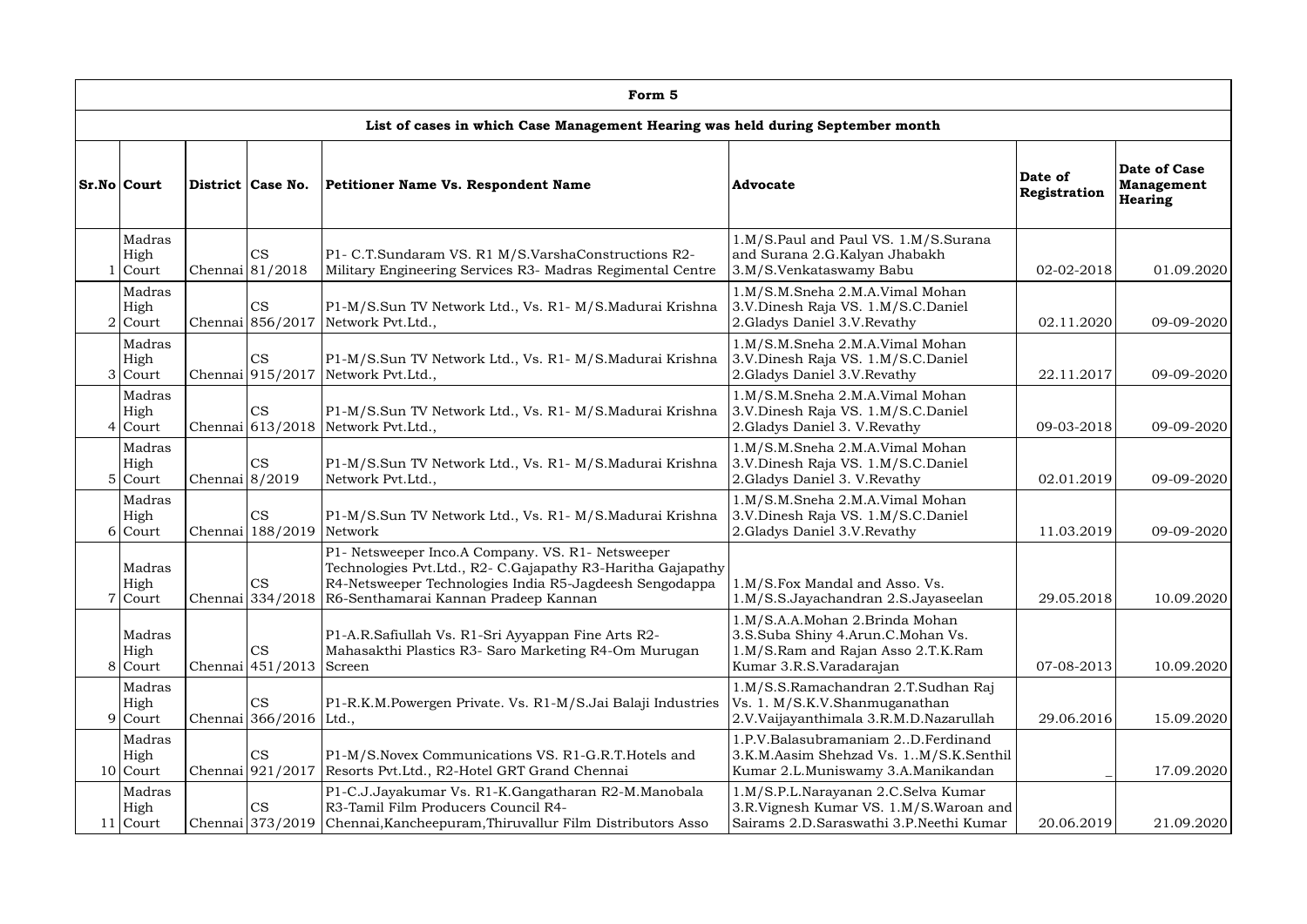| Form 5                                                                                                   |  |                               |                                                                                                                                        |                                                                                                                                                 |                         |                                                     |  |  |  |  |
|----------------------------------------------------------------------------------------------------------|--|-------------------------------|----------------------------------------------------------------------------------------------------------------------------------------|-------------------------------------------------------------------------------------------------------------------------------------------------|-------------------------|-----------------------------------------------------|--|--|--|--|
| List of cases in which Case Management Hearing was held during September month                           |  |                               |                                                                                                                                        |                                                                                                                                                 |                         |                                                     |  |  |  |  |
| <b>Sr.No Court</b><br>District Case No.<br><b>Petitioner Name Vs. Respondent Name</b><br><b>Advocate</b> |  |                               |                                                                                                                                        |                                                                                                                                                 | Date of<br>Registration | Date of Case<br><b>Management</b><br><b>Hearing</b> |  |  |  |  |
| Madras<br>High<br>$12$ Court                                                                             |  | CS                            | P1- Bharani Pictures Pvt.Ltd., Vs. R1-Sri Venkateswara<br>Chennai 381/2019 Bakthi Channel                                              | 1. P.L.Narayan 2.R.Vignesh Kumar<br>3.S.Jerald Lenin Vs. 1.M/S.Arun.C.Mohan<br>2. Vasundhara Arun 3. Brinda Mohan<br>4.R.Prashanthi             | 24.06.2019              | 22.09.2020                                          |  |  |  |  |
| Madras<br>High<br>13 Court                                                                               |  | <b>CS</b>                     | P1-M/S.Pyramid Saimira Production Vs. R1-M/S.Sree Ram<br>Chennai 734/2009 Films Pvt.Ltd.,                                              | 1.Mr.A.Chidambaram Vs. 1.M/S.R.Prasad<br>2.D.Nagesh Babu 3. R.Ramesh                                                                            | 24.08.2009              | 23.09.2020                                          |  |  |  |  |
| Madras<br>High<br>$14$ Court                                                                             |  | <b>CS</b>                     | P1-M/S.Green Media Designs Vs. R1-M/S.Vijaya Bhargavi<br>Chennai 518/2016   R2-M/S.Real Image Media R3- M/S.Gemini Colour Laboatory    | 1.M/S.Chennai Law Asso. 2. M.L.Joseph<br>3.K.Subashini Suresh 4.Amar Panwar<br>5. Meera Gupta 6. Aashish 7. Sakthivel VS.<br>1.M/S.AAV Partners |                         | 23.09.2020                                          |  |  |  |  |
| Madras<br>High<br>$15$ Court                                                                             |  | <b>CS</b><br>Chennai 444/2017 | P1-M/S. Thiruvannamalai Pothys Vs. R1-The United India<br>Insurance R2-United India Insurance Company R3- The<br><b>Bank of Baroda</b> | 1.M/S.M.Santhanaraman<br>2.M.R.Sivakumar Vs. 1.M/S.Nageswaran<br>and Narichania 2.P.N.Ramachandran<br>3.V.Sundararaman                          |                         | 23.09.2020                                          |  |  |  |  |
| Madras<br>High<br>16 Court                                                                               |  | <b>CS</b>                     | P1- Symed Labs Limited Vs. R1-Mr.Alla Venkata Reddy R2-<br>Chennai 571/2013 Lee Pharma Ltd.,                                           | 1.M/S.Brinda Mohan 2.S.Suba Shiny<br>3.S.Diwakar Vs. 1.M/S.Yogesh<br>Kannadasan 2.N.Sivabharathi 3.B.Karthik                                    | 27.08.2013              | 28.09.2020                                          |  |  |  |  |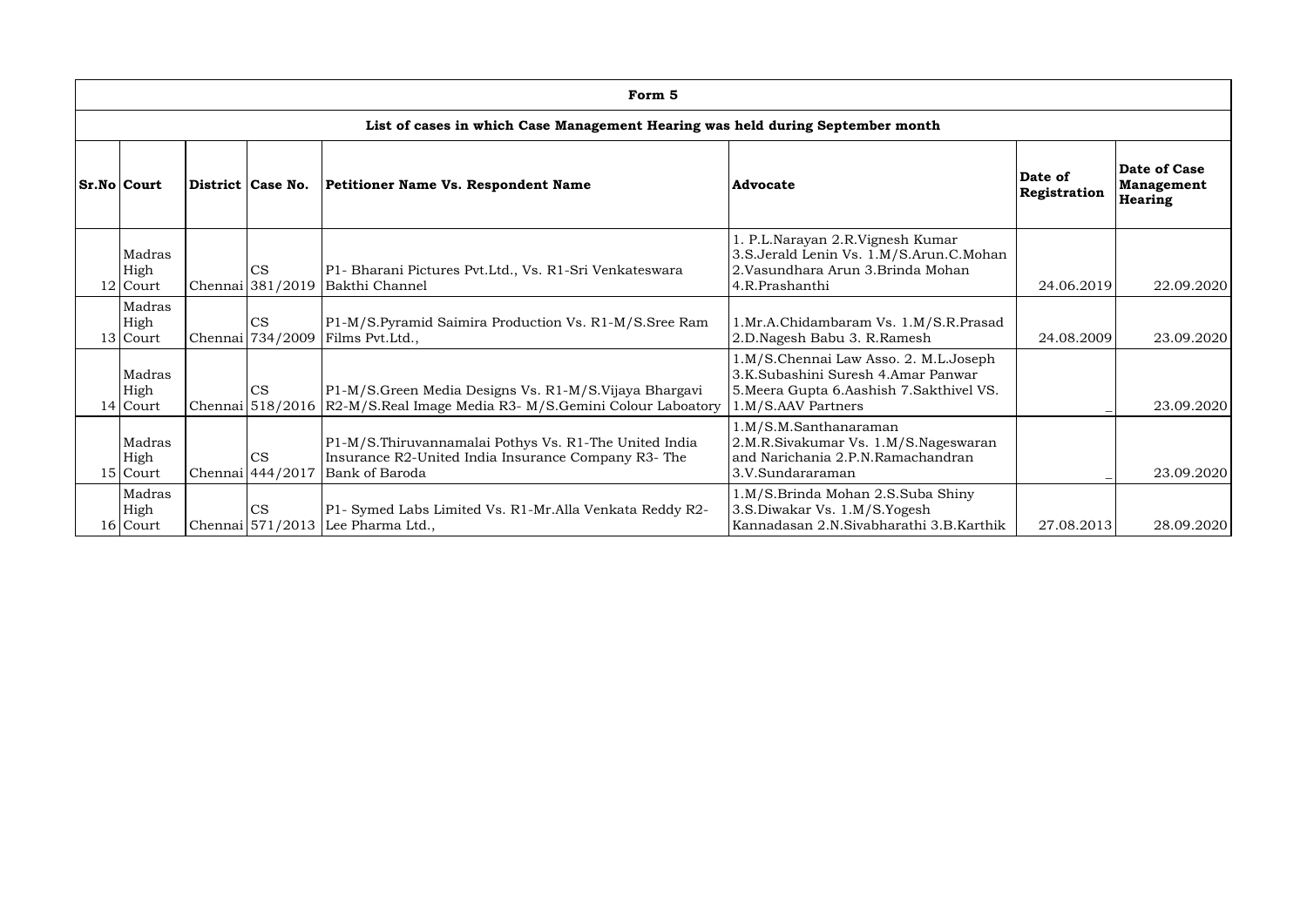|                | Form 6                  |                         |                   |                                                                                                                                                                                   |                                                                                                                              |                         |                                                                                                                                      |                     |                          |                                                           |                                   |                                                                                |                       |
|----------------|-------------------------|-------------------------|-------------------|-----------------------------------------------------------------------------------------------------------------------------------------------------------------------------------|------------------------------------------------------------------------------------------------------------------------------|-------------------------|--------------------------------------------------------------------------------------------------------------------------------------|---------------------|--------------------------|-----------------------------------------------------------|-----------------------------------|--------------------------------------------------------------------------------|-----------------------|
|                |                         |                         |                   |                                                                                                                                                                                   | Contested commercial cases disposed during September month                                                                   |                         |                                                                                                                                      |                     |                          |                                                           |                                   |                                                                                |                       |
| <b>Sr.No</b>   | Court                   | <b>District</b>         | Case<br>No.       | Petitioner<br>Name Vs.<br>Respondent<br><b>Name</b>                                                                                                                               | <b>Advocate</b>                                                                                                              | Date of<br>Registration | Whether<br>Urgent<br><b>Relief was</b><br>sought and<br>Pre-<br>Institution<br><b>Mediation</b><br>did not take<br>place<br>(Yes/No) | Date of<br>Decision | Days for                 | <b>Nature of Disposal</b><br>disposal (Contested/Settled) | Date of<br>execution<br>of decree | Number of<br>days for<br>execution<br>of decree<br>from date<br>of<br>decision | Act<br><b>Section</b> |
|                | Madras<br>High<br>Court | Chennai 2019            | <b>CS</b><br>622/ | P1-R.Nagarajan<br>alias<br>K.R.Nagarajan<br>P2-M/S.Vennila<br>Clothing<br>company P3-<br>M/S.Enes<br>Textile Mills VS.<br>R1-Jabbar<br>Singh Purohit<br>$R2-M/S.Raja$<br>Men Wear | 1.M/S. S.Subashiny<br>2.Karthikeyan.N<br>3.B.Karthik 4.S.Paul<br>Godwin Vs.<br>1.M/S.Sanjay<br>Rajpurohit<br>2. Ganesh Raj.D | 23/10/2019              |                                                                                                                                      | 08.09.2020          | $\overline{\phantom{0}}$ | Decree in Terms Of<br>Memo of<br>Compromise               | $\qquad \qquad -$                 | $\qquad \qquad -$                                                              |                       |
| $\overline{2}$ | Madras<br>High<br>Court | Chennai <sup>2011</sup> | <b>CS</b><br>345/ | P1-Shyam<br>Investments P2-<br>M/S.Savera<br>Industries Ltd.,<br>Vs. R1- Masti<br>Health and<br>Beauty Pvt.,                                                                      | 1. M/S.Brinda<br>Mohan 2.S.Suba<br>Shiny 3.S.Diwakar<br>VS. 1.M/S.Anand<br>sashidharan                                       | 28/04/2011              |                                                                                                                                      | 11.09.2020          |                          | Decreed                                                   |                                   |                                                                                |                       |
| 3              | Madras<br>High<br>Court | Chennai 2015            | <b>CS</b><br>430/ | P1-Tamil Nadu<br>Newsprint and<br>Papers Ltd., Vs.<br>R1-Coal Source<br>and Shipping<br>PTE R2-Kasim<br>Coal & Logistics<br>Pvt.Ltd.,                                             | 1.M/S.Shivakumar<br>and Suresh Vs.<br>1.M/S. K.V.Babu<br>2.S.Vasudevan                                                       | 01.06.2015              |                                                                                                                                      | 23/09/2020          | $\overline{\phantom{m}}$ | Decreed                                                   |                                   |                                                                                |                       |
|                | Madras<br>High<br>Court | Chennai 2020            | <b>CS</b><br>181/ | $P1 - M/S.$ Apex<br>Laboratories<br>Pvt.Ltd., VS. R1-<br>Mediveti Agro<br>Vet India                                                                                               | 1.M/S.R.Sathish<br>Kumar 2.G.Ramji<br>3.R.Gopika VS.<br>1.M/S.V.Siva<br>Kumar                                                |                         |                                                                                                                                      | 28/09/2020          |                          | Decree in Terms Of<br>Memo of<br>Compromise               |                                   |                                                                                |                       |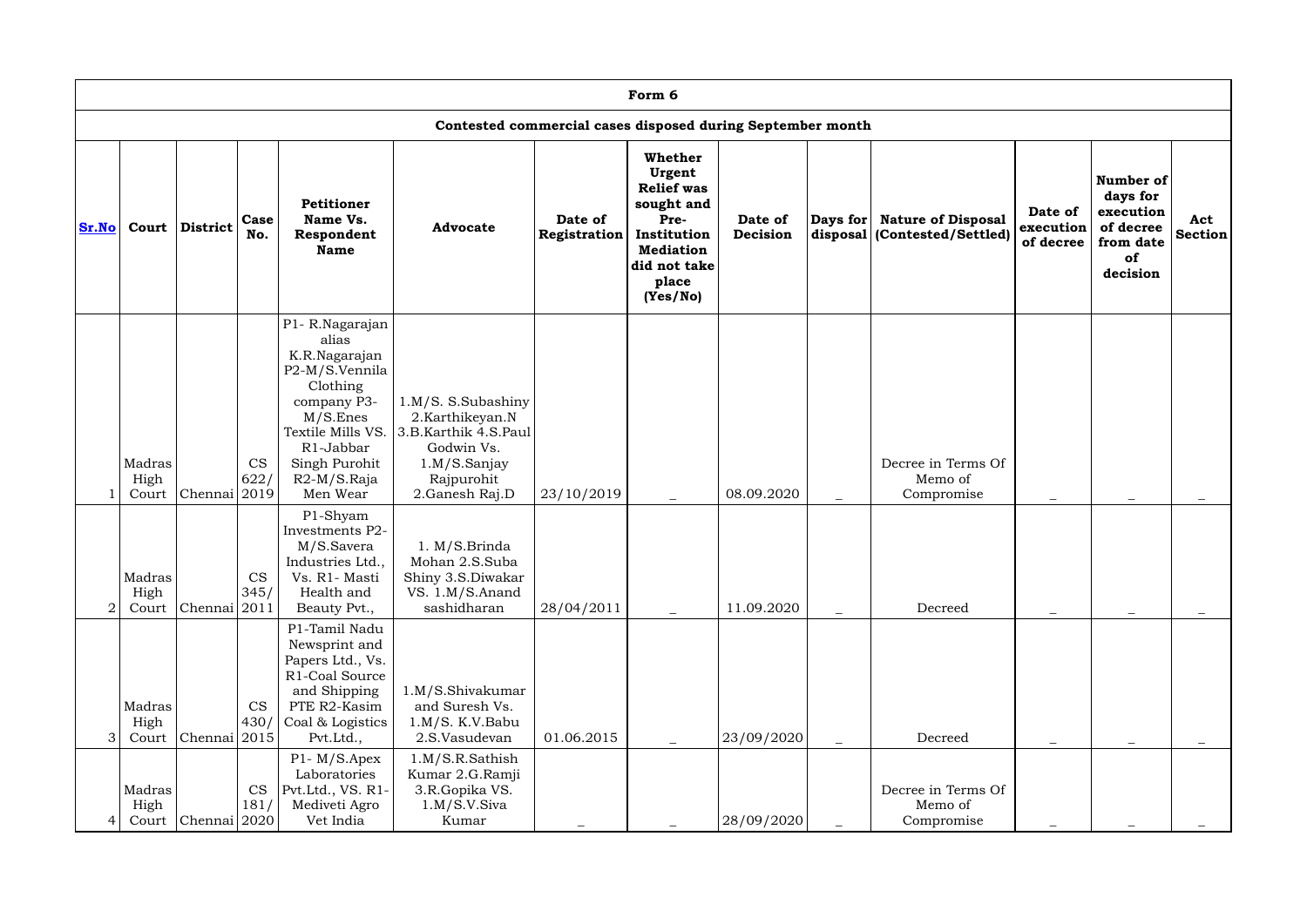|                | Form 6                                                     |                |                   |                                                                                                                                |                                                                               |                                |                                                                                                                                             |                     |          |                                                           |                                   |                                                                                       |                       |
|----------------|------------------------------------------------------------|----------------|-------------------|--------------------------------------------------------------------------------------------------------------------------------|-------------------------------------------------------------------------------|--------------------------------|---------------------------------------------------------------------------------------------------------------------------------------------|---------------------|----------|-----------------------------------------------------------|-----------------------------------|---------------------------------------------------------------------------------------|-----------------------|
|                | Contested commercial cases disposed during September month |                |                   |                                                                                                                                |                                                                               |                                |                                                                                                                                             |                     |          |                                                           |                                   |                                                                                       |                       |
| Sr.No          |                                                            | Court District | Case<br>No.       | Petitioner<br>Name Vs.<br>Respondent<br><b>Name</b>                                                                            | <b>Advocate</b>                                                               | Date of<br><b>Registration</b> | <b>Whether</b><br>Urgent<br><b>Relief was</b><br>sought and<br>Pre-<br>Institution<br><b>Mediation</b><br>did not take<br>place<br>(Yes/No) | Date of<br>Decision | Days for | <b>Nature of Disposal</b><br>disposal (Contested/Settled) | Date of<br>execution<br>of decree | Number of<br>days for<br>execution<br>of decree<br>from date<br><b>of</b><br>decision | Act<br><b>Section</b> |
|                |                                                            |                |                   | <b>Nutritions</b>                                                                                                              |                                                                               |                                |                                                                                                                                             |                     |          |                                                           |                                   |                                                                                       |                       |
| 5 <sup>1</sup> | Madras<br>High<br>Court                                    |                | <b>CS</b><br>182/ | $P1 - M/S.Apex$<br>Laboratories<br>Pvt.Ltd., VS. R1-<br>Apple Health<br>Care R <sub>2</sub> -<br>Chennai 2020 S.S. Health Care | 1.M/S.R.Sathish<br>Kumar 2.G.Ramji<br>3.R.Gopika VS.<br>1.M/S.V.Siva<br>Kumar | 07.08.2020                     |                                                                                                                                             | 28/09/2020          |          | Decree in Terms Of<br>Memo of<br>Compromise               |                                   |                                                                                       |                       |